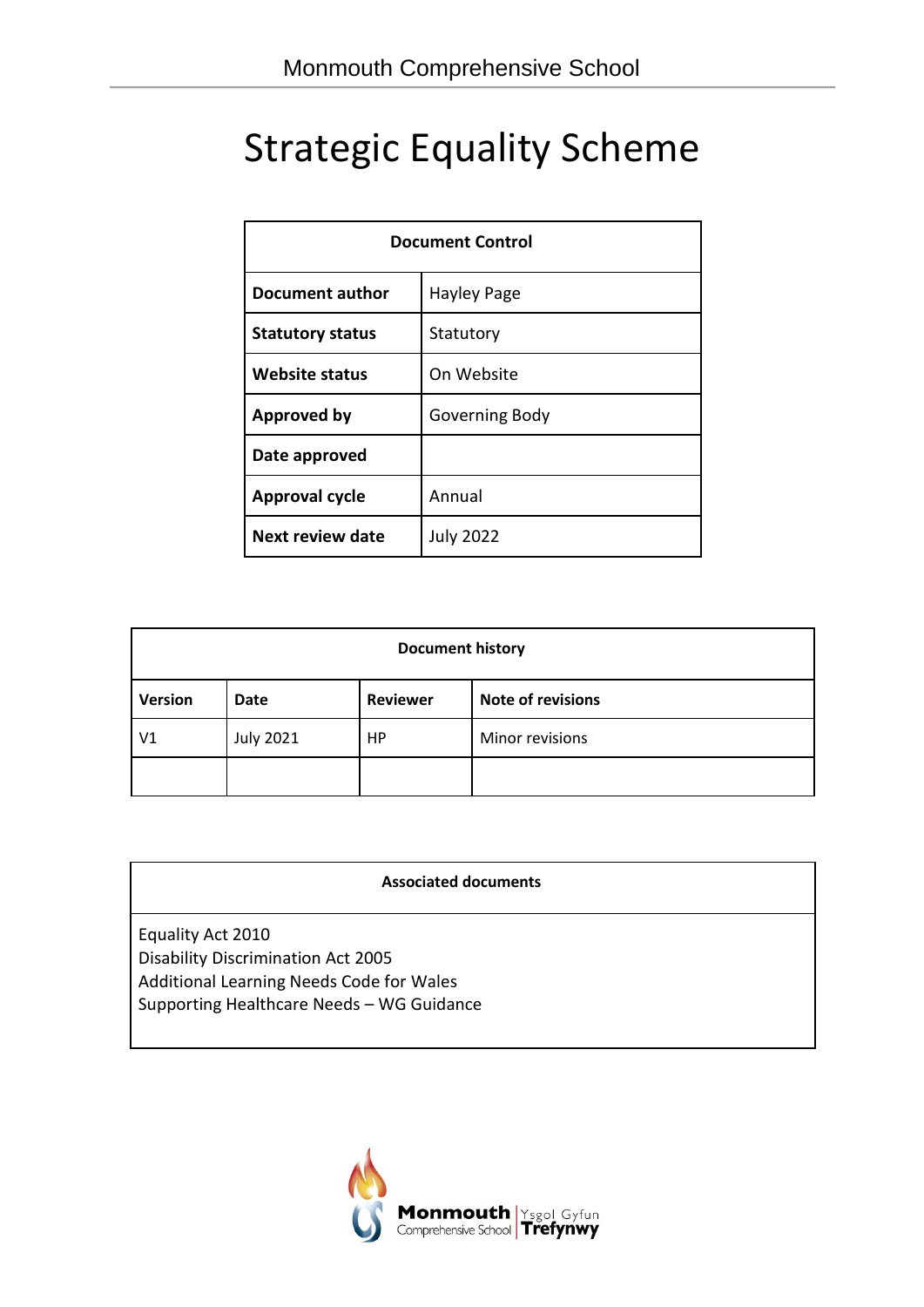# Contents of our Equality Scheme

Guidance has set out that the scheme must contain the following:

- ★ A statement of how people with 'protected characteristics' (gender, race, belief, disability) have been involved in developing the scheme, including staff, students and parents
- ★ Our arrangements for gathering information on the effects of our policies and practices on people with 'protected characteristics', in particular on:
	- the recruitment, development and retention of employees with 'protected characteristics'
	- the educational opportunities available to and achievements of students with 'protected characteristics'
	- the monitoring, evaluation and impact of bullying and harassment of pupils and staff with 'protected characteristics'
- ★ The methods of collecting information on race, gender and disability and how the analysis of data by race, gender and disability take place (including information on student achievement, attendance, exclusion, progress made through additional support)
- ★ Details of how we are going to use the information gathered through analysis, in particular in reviewing the effectiveness of our Action Plan and preparing subsequent schemes (including information on interventions, additional support, training and activities)
- ★ Our methods for assessing the impact of our policies and practices on equality and where improvements can be made
- ★ The inclusion of equality based topics (including annual events / celebrations) within the curriculum, assemblies, Pause for Thought and further opportunities available to understand and raise awareness of issues connected to race, gender and disability, to celebrate and to reflect upon the diversity of our community
- ★ A review of the accessibility of the school environment to students, staff and visitors and the accessibility of information published / sent out by the school, including the procedures for the election of parent governors (including language barriers and physical accessibility)
- $\star$  A plan of action a list of action points that detail the steps we are going to take to meet the general duty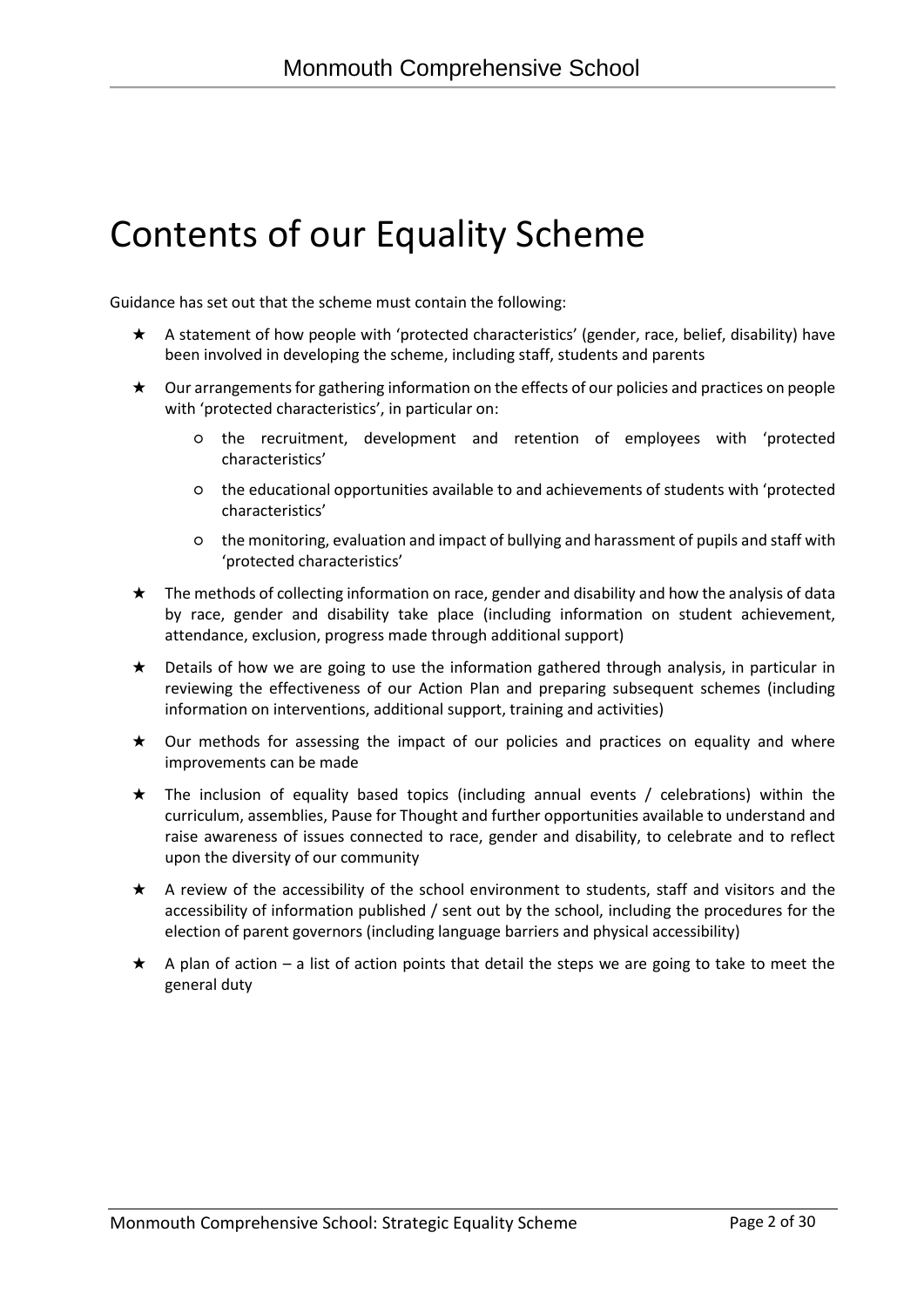# Our Distinctive Character, Priorities and Aims

### School Values

Monmouth Comprehensive School is determined to build on the commitment that we have already made to increase accessibility and inclusiveness over time to all who wish to be part of our community. Through all our policies and practice there is a clear commitment to including all and promoting equality, irrespective of race, sexuality, gender, disability, faith or religion or socio-economic background. It is our aim to promote a culture of inclusion and diversity to allow all people connected to the school to feel proud of their identity and to participate fully within the life of the school.

Our new school environment has increased the inclusivity of learners in vulnerable groups, particularly those with ALN through SRB Programmes of learning and those with physical disabilities and sensory impairments. The input of the whole school community in the design of the environment encapsulated the views and opinions of a range of learners with differing backgrounds and needs.

Under The Disability Discrimination Act 2005 and The Equality Act 2010, all maintained secondary schools in Wales are required to produce an Equality Scheme to actively promote equality and to look at ways of ensuring that people with a 'protected characteristic' (gender, sexual orientation, disability or learning disability / difficulty, race, socio-economic background in regards to staff, governors, parents / carers and other people who are part of our school community) are treated equally.

### Characteristics of Our School

Our school community encompasses a range of learners. Our learners come from the town of Monmouth and the surrounding rural areas of Monmouthshire, Gloucestershire and Herefordshire. The ability range and social background of students are very broad and comprehensive in nature. Students come from the full range of social and economic circumstances

We aim to ensure inclusivity of all learners:

- ★ Additional Learning Needs
- ★ Physical Disabilities and Sensory Impairments
- ★ English as an Additional Language
- ★ From Service families
- ★ Looked after by the Local Authority
- ★ LGBTQ+
- ★ Gypsy / Travellers
- ★ Ethnic Minority Groups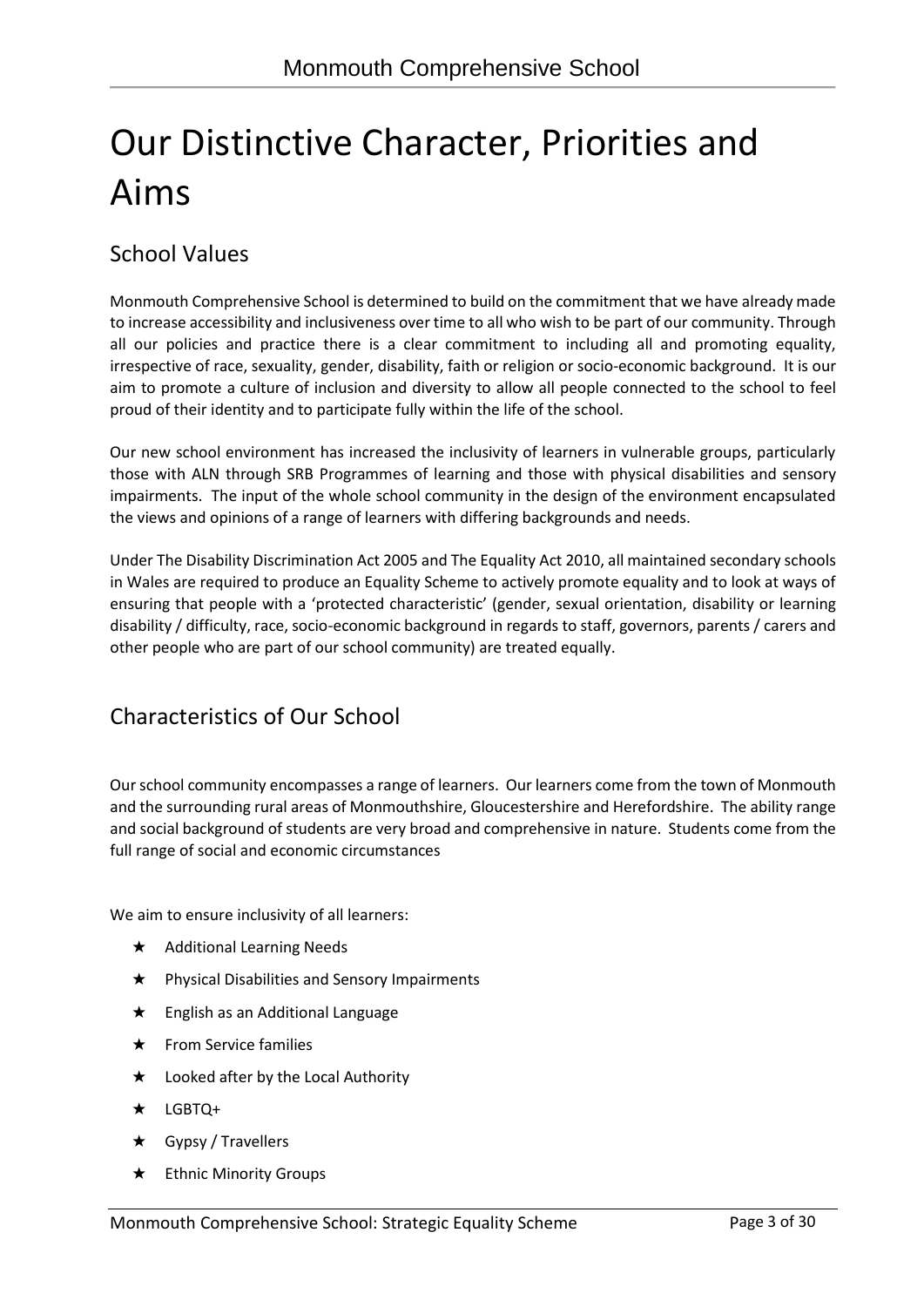★ Receipt of Free School Meals

### Mainstreaming Equality into Policy and Practice

As well as specific actions set out in the appendices of this scheme, Monmouth Comprehensive School operates equality of opportunity in its day to day practice.

This scheme sets out the steps to enhance and develop our practice further:

- ★ promote equal opportunities between all people and take steps to achieve equal outcomes for people with a 'protected characteristic'
- ★ create an environment that encourages respect for all, equality of access for all learners and prepare learners for life in a diverse society
- ★ promote attitudes and values that will challenge discriminatory behaviour or prejudice
- $\star$  encourage the participation of all people in public life
- $\star$  use contextual data to improve the ways in which we provide support to individuals / groups of learners
- ★ monitor achievement data according to the various 'protected characteristics' (EAL, FSM, LAC, ALN, and MAT) and action any gaps
- ★ provide opportunities for learners to appreciate their own culture and celebrate the diversity in other cultures
- ★ all students and staff set challenging targets as part of the Assessment, Reporting and Recording Cycle and Continued Professional Development
- $\star$  seek to involve parents in supporting the learning of their children
- ★ include teaching and learning approaches that are appropriate for the school community, encouraging inclusiveness

The admission practices of the school are fair and transparent, they do not discriminate on race, gender, disability or socio-economic factors (please see the Admission Policy and Transition Policy for further information).

Exclusions are based upon the school's Relationships Policy. Exclusions are monitored and reviewed carefully to avoid any potential adverse impact.

There are policies and practices that support and promote equality, the following are example of such policies:

- ★ Wellbeing Systems and Integrated (PSE, SRE) Policy, including student representation
- ★ Assessment, Recording and Reporting Policy
- ★ Curriculum Policy
- ★ Examinations Policy
- ★ Teaching and Learning Policy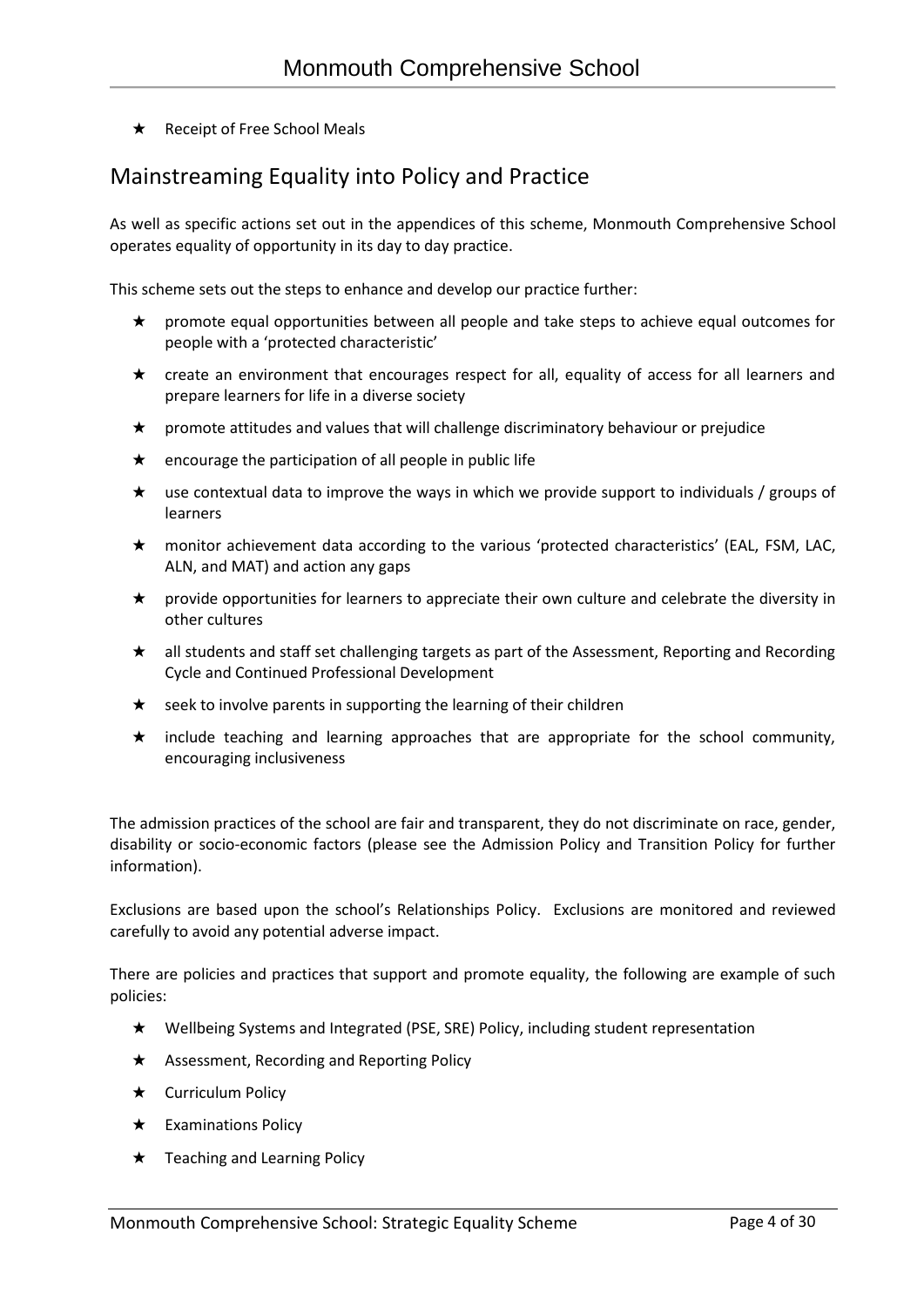- ★ Behaviour Policy
- ★ Transition Policy
- ★ Admission Policy
- ★ Multi-Disciplinary Working Guidance
- ★ Parents' Evening Guidance
- $\star$  Educational Visits
- ★ Health and Safety Policy
- ★ School Access
- ★ Personnel Policies, including recruitment and retention
- ★ Additional Learning Needs Policy
- ★ Supporting the Learning of all Students Guidance
- ★ Inclusion Guidance

It is intended that this Equality Scheme will build on our existing arrangements and support, so that it is integral to our way of working and developing.

This duty encourages our school as a public resource to promote equality in all our activities, to look at our general policies, our everyday procedures and practices to ensure that over time we build more capacity for all children and adults with 'protected characteristics' into the culture of the school. As such this new duty is not primarily about changes to buildings or making adjustments for individuals. It is more about looking at the whole organisation of the school and how this might create barriers and inequality for those with 'protected characteristics'. It is about removing these barriers and building this growing understanding of equality into what we do right from the start to build an environment with equality at its heart.

### Setting Our Equality Objectives

We recognise it is our duty and responsibility to establish equality for all learners, staff, other members of the school community and service users. The school has already established inclusiveness and equality through its structures, policies, practices and support specifically for students and staff. The approach of the school is designed to promote, support and ensure equality.

The Equality Scheme covers all people with 'protected characteristics' using the school, but in particular students and staff with 'protected characteristics'. The Welsh Government indicate that 'protected characteristics' refer to age, disability, gender reassignment, marriage or civil partnership, pregnancy or maternity leave, race, religion or belief, sexual orientation and sex (gender).

This is done so with reference to the Race Relations (Amendment) Act 2000, Disability Discrimination Act 2005 and Equality Act 2010. The Action Plan at the end of the Scheme outlines the actions implemented in order to meet the duties highlighted in each section below.

#### **Race Equality**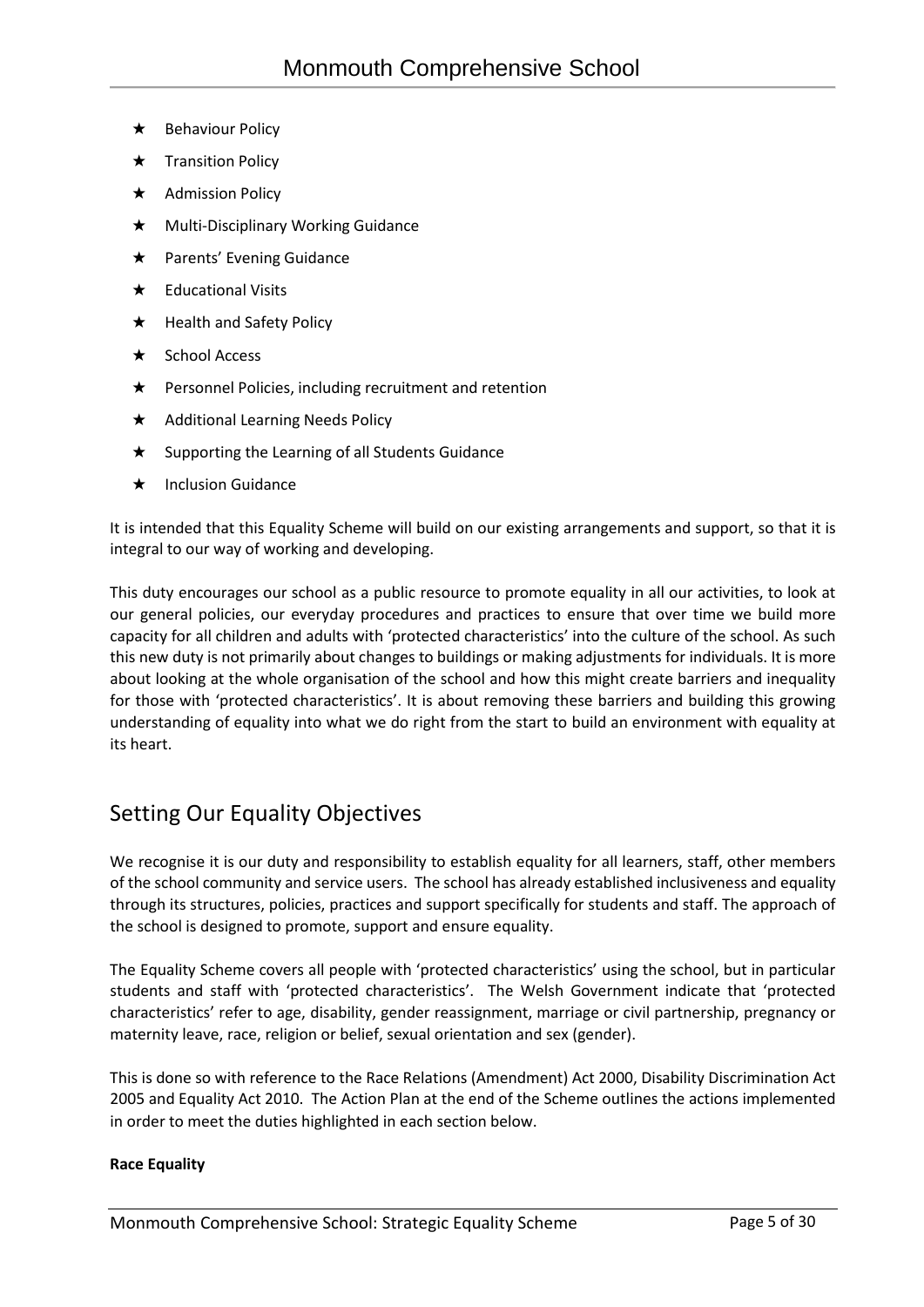The general and specific duties of the school as detailed in The Race Relations Act 1976 and as amended in The Race Relations (Amendment) Act 2000.

The General Race Equality Duty requires us to have due regard to the need to:

- $\star$  eliminate racial discrimination
- $\star$  promote equality of opportunity
- $\star$  promote good relations between people of different racial groups

Under our specific duty we will:

- $\star$  prepare an Equality Plan which includes our written policy for race equality
- ★ assess the impact of our policies, including this Plan on students, staff and parents by ethnicity including, the achievement levels of students
- ★ monitor the impact of our plans and policies on such students, staff and parents towards raising the achievement of minority ethnic groups

#### **Disability**

The Disability Discrimination Act 2005 defines a disabled person (child or adult) is someone who has a physical or mental impairment, which has a substantial and long-term adverse effect on his or her ability to carry out normal day-to-day activities.

The definition includes people with:

- ★ cancer
- ★ epilepsy
- ★ HIV
- $\star$  multiple sclerosis
- $\star$  sensory impairment
- ★ mobility difficulties
- $\star$  people with mental health conditions or learning difficulties/disabilities

The Disability Discrimination Act requires us to have the following general duties:

- ★ promote equality of opportunity between disabled people and other people
- ★ eliminate discrimination and harassment of disabled people that it related to their disability
- ★ promote positive attitudes to disabled people
- $\star$  encourage participation of disabled people in public life
- $\star$  taking steps to meet the needs of disabled people, even if this requires favourable treatment

Under our duties we will:

- ★ prepare an Equality Scheme which includes our written policy which covers the requirements for Disability Equality Scheme identifying our disability equality goals and actions to meet them
- $\star$  review and revise this scheme every three years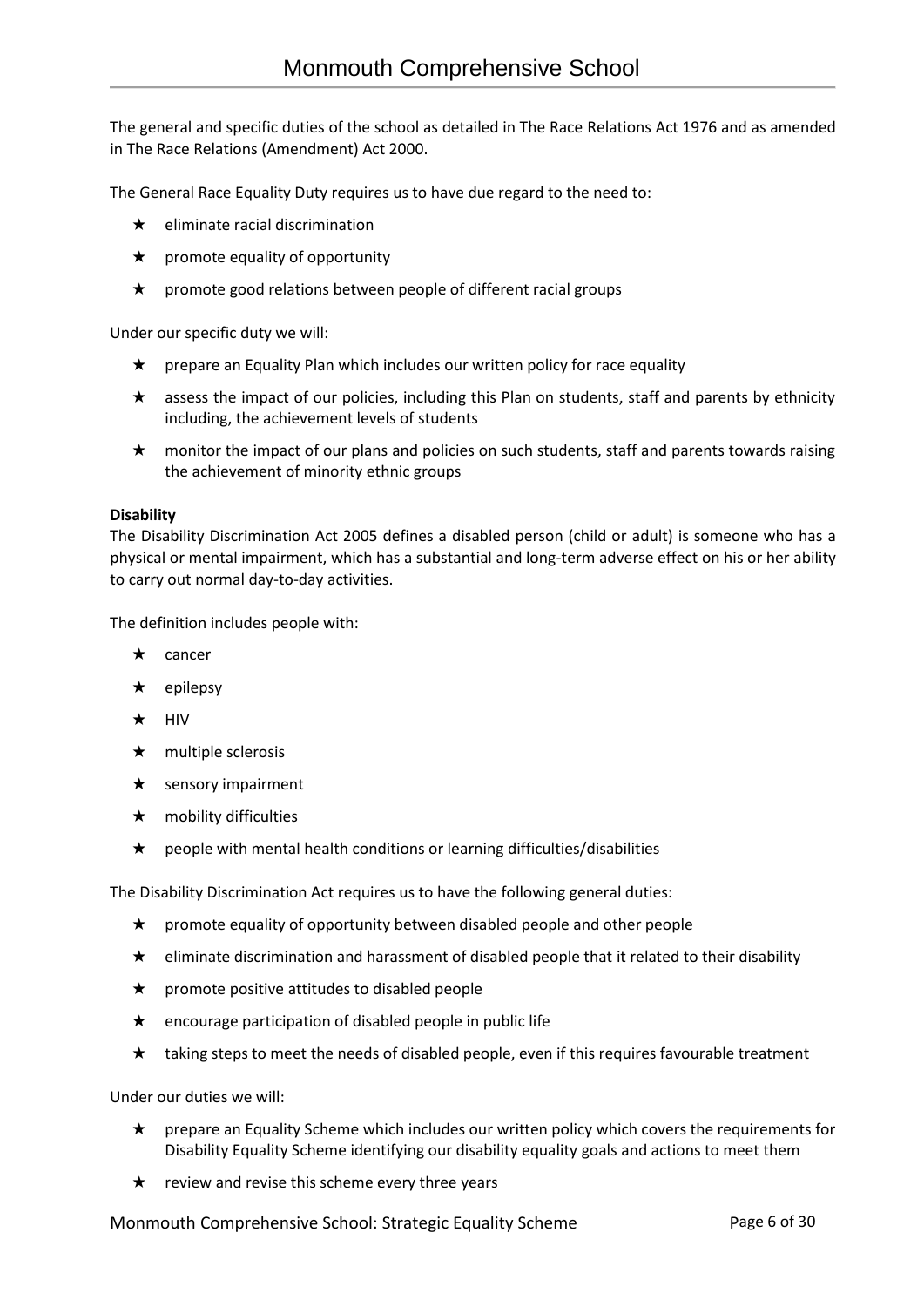#### **Gender Equality**

The Gender Equality Duty 2006 places a general and specific duty on schools to eliminate unlawful discrimination and harassment on the grounds of gender, to promote equality of opportunity between male and female students, women and men and transgender people.

Under our general duty we will seek to:

- ★ eliminate unlawful discrimination and harassment on the grounds of sex and gender reassignment
- $\star$  promote equality between men and women

Under our specific duty we will:

- ★ prepare an Equality Plan which includes our written policy which covers the requirements for Gender Equality Scheme identifying our gender equality goals and actions to meet them
- $\star$  review and revise this scheme every three years

#### **Sexual Orientation**

The Equality Act 2006 made provision for regulations to be introduced to extend protection against discrimination on the grounds of religion or belief to sexual orientation.

The Equality Act (Sexual Orientation) Regulations 2007 makes discrimination unlawful in the area of goods, facilities and services on the grounds of sexual orientation. This includes admissions, benefits and services for students and the treatment of students.

*Monmouth Comprehensive School is committed to promote equality and community cohesion, including good relations between students of different races, faiths / beliefs and socio-economic background (in accordance with The Education and Inspections Act 2006).*

Our Strategic Equality Objectives are set out in light of:

- $\star$  the regional equality objectives
- $\star$  views expressed by stakeholders
- ★ issues arising from our data analysis e.g. attendance, attainment

The delivery of the Strategic Equality Scheme will contribute to all of our actions and commitments to:

- ★ raise standards
- $\star$  narrow the gap in outcomes for learners
- ★ promote community cohesion
- $\star$  development of accessibility of the site through 21<sup>st</sup> Century Schools

Our School Equality Objectives are set out later in this Scheme.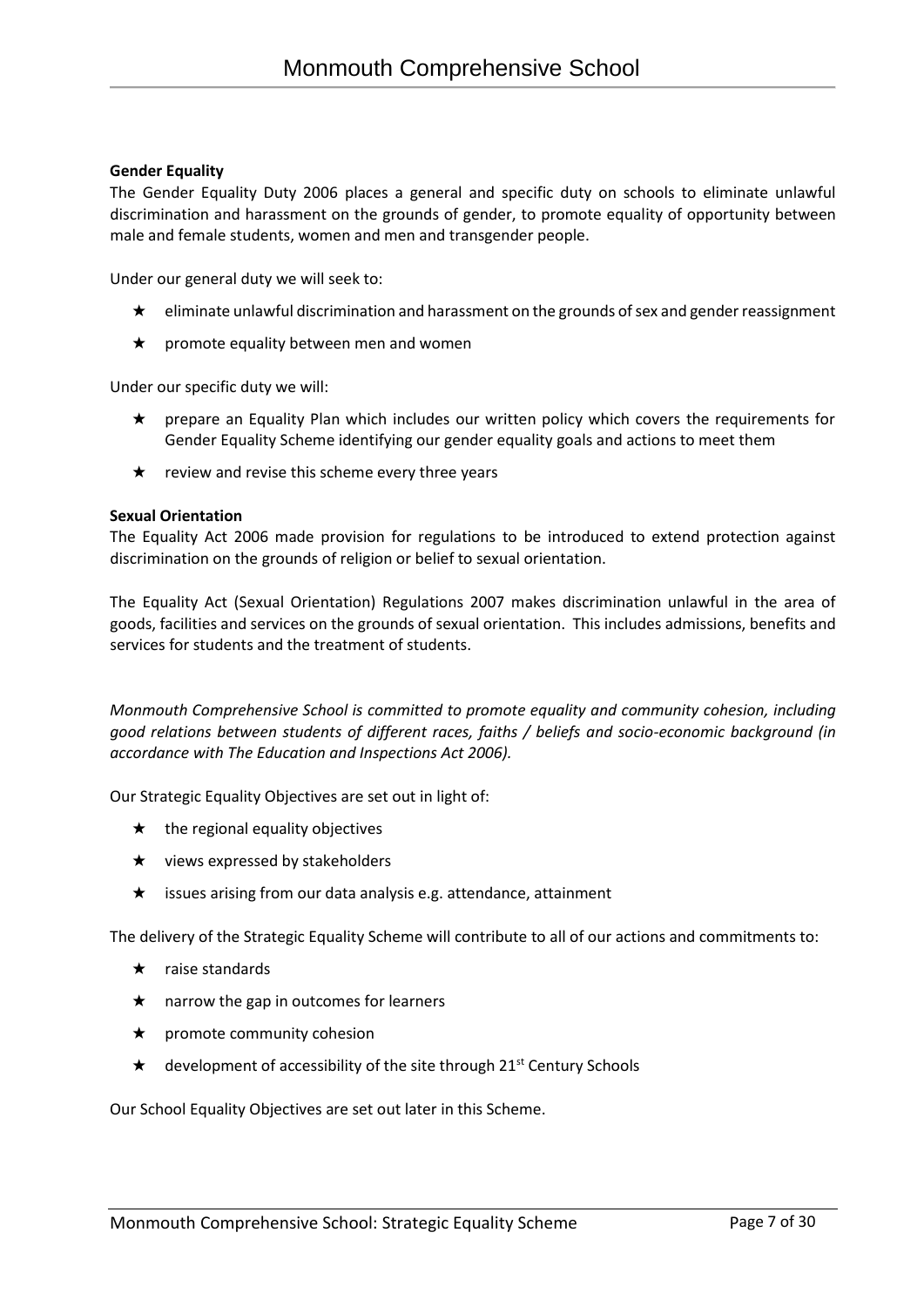# Roles and Responsibilities

### The Governing Body

The Governing Body has set out its commitment to equality and diversity and will continue to support the school in further developing its inclusive practice. They seek to ensure that people are not discriminated against when applying for jobs at our school. They will support accessibility to the school environment and ensure communications to the school community are as inclusive as possible. The governors promote applications to the school regardless of socio-economic background, race, gender or disability. The Governing Body ensures that no child is discriminated against while in the school on account of their race, sex or disability. In order to meet its reporting responsibility, the governing body will report on the progress of the Strategic Equality Scheme annually, as part of its Annual Report to parents.

### The Senior Leadership Team

The SLT implement the plan to promote equality and eliminate discrimination and are supported by the Governing Body in doing so. They ensure all staff are aware of the plan and their responsibilities and the equality objectives, the guidelines outlined are implemented fairly and consistently. The plan is to be considered by interview panels to ensure fair employment and training opportunities. SLT promote equal opportunities when developing the curriculum and promote respect within all aspects of school life. SLT treats any incidents of unfair treatment according to the school's and Authority's policies.

### School Staff – Teaching and Non-Teaching

The school regards equality for all as a responsibility for all. All members of the school staff contribute to ensuring our school is a fair, just and cohesive community. Staff within the school ensure all students are treated fairly and with respect in line with the School's Values. Staff make use of suitable materials in lessons which provide positive images based on 'protected characteristics'. Any incidents of prejudice or discrimination are brought to the attention of a member of SLT and are recorded according to school's policies.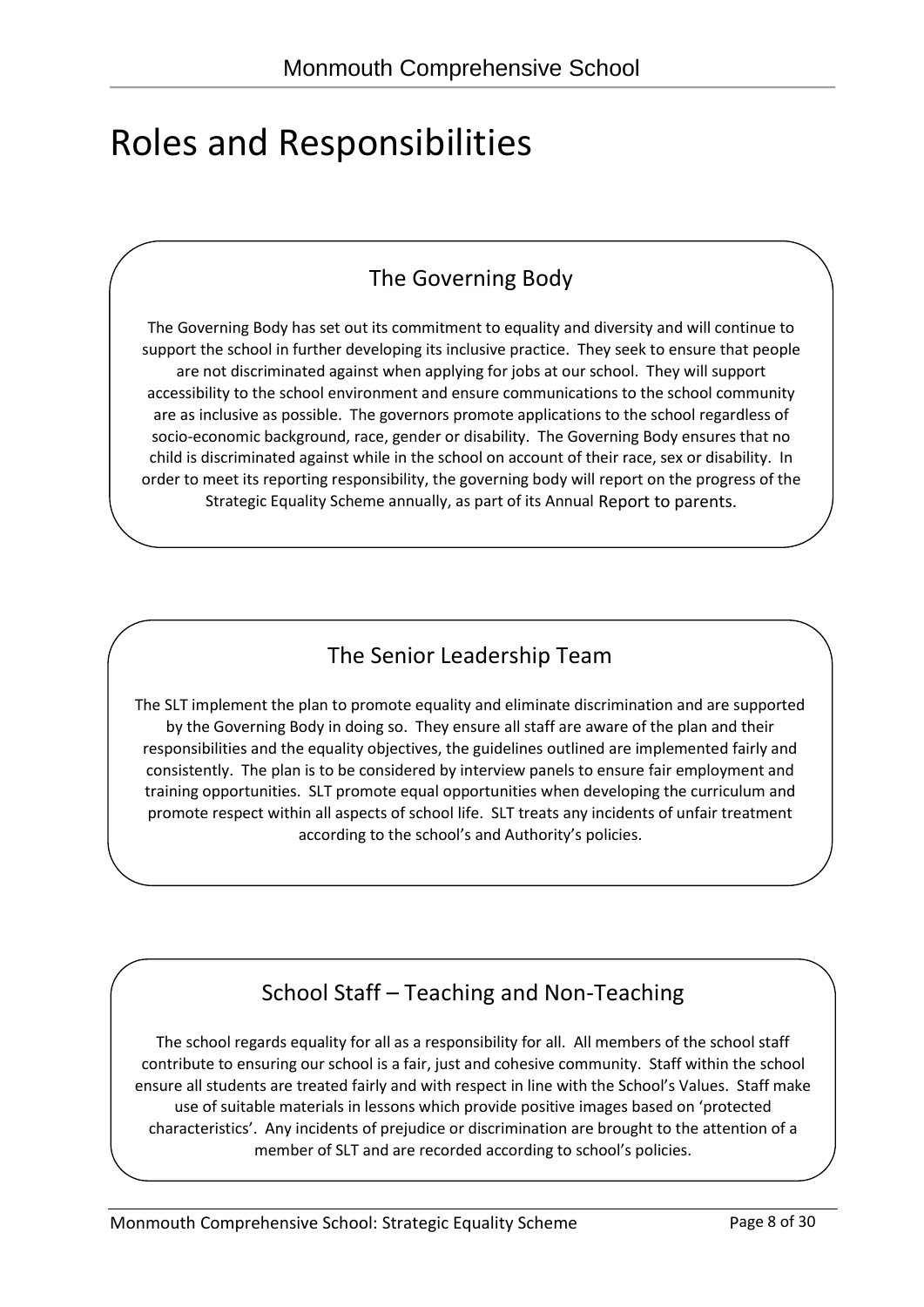# Information Gathering and Engagement

### Purpose and Process

The collection of information is crucial to supporting us in deciding what actions to take to improve equality and eliminate discrimination within the school community. Engagement is based on the information gained about representation of different groups. We aim to do this as fully as possible while recognising issues of sensitivity in relation to the different 'protected characteristics'.

### Types of Information Gathered

The school already consults with students, parents and support agencies in a number of ways, (Admission Policy, Additional Needs Policy, Assessment Recording and Reporting Policy, Multi-Agency Working, Pastoral care and the work of Health Professionals and Face 2 Face Counselling with the support of peer mentoring, Pathways Policy, Parents' Evening, Annual Report of Governors etc.). The guidance states that we must continue to seek their views and consult throughout the processes of producing our scheme, redesigning our procedures and practices as necessary.

The wide range of information gathering to support our planning and action to promote equality and eliminate discrimination includes the following:

- ★ an analysis of the comments received from learners, parents, staff, governors and service providers
- $\star$  responses of the questionnaire distributed to parents
- ★ identification of learners, parents, staff and other users of the school representing the different 'protected characteristics' (including the collation of accurate information relating to ethnicity and first language)
- $\star$  learner attainment and progress data relating to different groups
- ★ learner views actively sought and incorporated in a way which values their contribution
- ★ information about different groups accessing the whole curriculum and the choices made between subjects at Key Stage 4 and 5
- ★ attendance at and choices of extra-curricular clubs
- ★ exclusion data and access to the Wellbeing Centre by group
- ★ records of restorative meetings and incidents of reported bullying and discrimination
- ★ data on the recruitment, development and retention of employees
- ★ outcomes of interventions implemented
- $\star$  data exploring the involvement of parents and others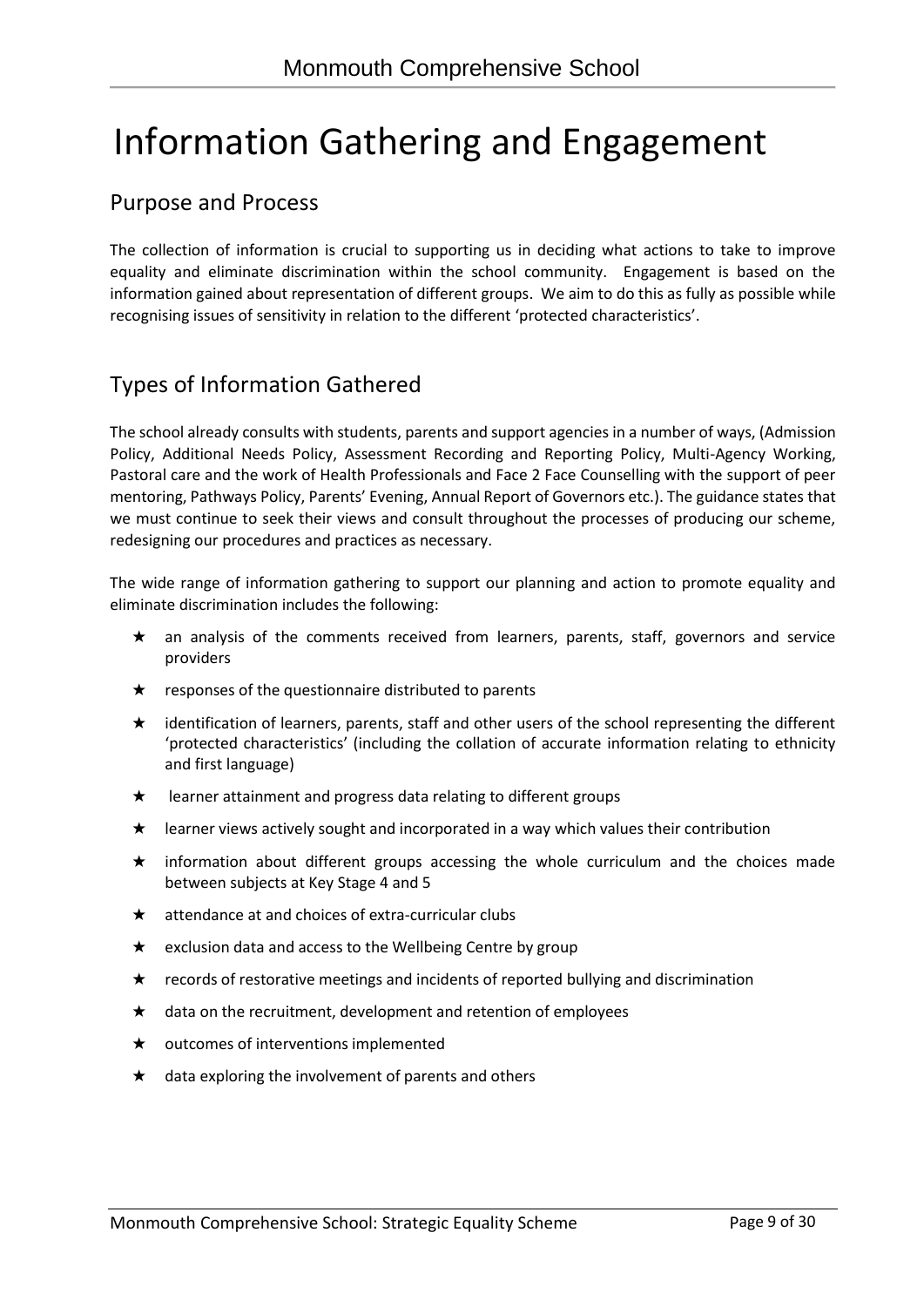| recruitment, development and retention of employees will include the following and will be used in the<br>following ways:<br>Ensuring that we review our current personnel<br>Better identification of staff with disabilities, staff<br>information about the number of employees with<br>of a minority ethnicity when staffing is reviewed at<br>disabilities, employees of minority ethnic grouping<br>the school annually.<br>and male / female employees we have recruited<br>To review where possible barriers that may exist<br>with the recruitment and selection of employees<br>and employed and information on the roles they<br>undertake (e.g. responsibilities) and access to<br>with disabilities.<br>promotion.<br>Collecting information and reviewing the take up<br>Better identification of the barriers that may exist<br>and success rate of employees with 'protected<br>which prevent all staff (regardless of gender, race,<br>characteristics' on training and development<br>disability, sexual orientation, gender<br>re-<br>assignment and faith / religion) taking up further<br>opportunities.<br>professional development opportunities<br>Using current staff development process as<br>To review our practice on a continual basis to<br>opportunities for staff to raise personal issues<br>ensure equality for all.<br>related to their health and impairment and to<br>ensure continued professional development<br>opportunities for all staff.<br>To ensure the LA is pro-active in collecting and<br>Working alongside the LA to ensure that it collects<br>data on 'protected characteristics' in relation to<br>using data on 'protected characteristics' to<br>staff recruitment, development and retention.<br>improve opportunities.<br>Collection of information on the bullying and<br>To review our practices and procedures for the<br>harassment of staff.<br>reporting of bullying / harassment on a continual<br>basis. | Our arrangements for gathering information on the effect of our policies and practices on the |  |  |  |  |
|-----------------------------------------------------------------------------------------------------------------------------------------------------------------------------------------------------------------------------------------------------------------------------------------------------------------------------------------------------------------------------------------------------------------------------------------------------------------------------------------------------------------------------------------------------------------------------------------------------------------------------------------------------------------------------------------------------------------------------------------------------------------------------------------------------------------------------------------------------------------------------------------------------------------------------------------------------------------------------------------------------------------------------------------------------------------------------------------------------------------------------------------------------------------------------------------------------------------------------------------------------------------------------------------------------------------------------------------------------------------------------------------------------------------------------------------------------------------------------------------------------------------------------------------------------------------------------------------------------------------------------------------------------------------------------------------------------------------------------------------------------------------------------------------------------------------------------------------------------------------------------------------------------------------------------------------------------------------------------|-----------------------------------------------------------------------------------------------|--|--|--|--|
|                                                                                                                                                                                                                                                                                                                                                                                                                                                                                                                                                                                                                                                                                                                                                                                                                                                                                                                                                                                                                                                                                                                                                                                                                                                                                                                                                                                                                                                                                                                                                                                                                                                                                                                                                                                                                                                                                                                                                                             |                                                                                               |  |  |  |  |
|                                                                                                                                                                                                                                                                                                                                                                                                                                                                                                                                                                                                                                                                                                                                                                                                                                                                                                                                                                                                                                                                                                                                                                                                                                                                                                                                                                                                                                                                                                                                                                                                                                                                                                                                                                                                                                                                                                                                                                             |                                                                                               |  |  |  |  |
|                                                                                                                                                                                                                                                                                                                                                                                                                                                                                                                                                                                                                                                                                                                                                                                                                                                                                                                                                                                                                                                                                                                                                                                                                                                                                                                                                                                                                                                                                                                                                                                                                                                                                                                                                                                                                                                                                                                                                                             |                                                                                               |  |  |  |  |
|                                                                                                                                                                                                                                                                                                                                                                                                                                                                                                                                                                                                                                                                                                                                                                                                                                                                                                                                                                                                                                                                                                                                                                                                                                                                                                                                                                                                                                                                                                                                                                                                                                                                                                                                                                                                                                                                                                                                                                             |                                                                                               |  |  |  |  |
|                                                                                                                                                                                                                                                                                                                                                                                                                                                                                                                                                                                                                                                                                                                                                                                                                                                                                                                                                                                                                                                                                                                                                                                                                                                                                                                                                                                                                                                                                                                                                                                                                                                                                                                                                                                                                                                                                                                                                                             |                                                                                               |  |  |  |  |
|                                                                                                                                                                                                                                                                                                                                                                                                                                                                                                                                                                                                                                                                                                                                                                                                                                                                                                                                                                                                                                                                                                                                                                                                                                                                                                                                                                                                                                                                                                                                                                                                                                                                                                                                                                                                                                                                                                                                                                             |                                                                                               |  |  |  |  |
|                                                                                                                                                                                                                                                                                                                                                                                                                                                                                                                                                                                                                                                                                                                                                                                                                                                                                                                                                                                                                                                                                                                                                                                                                                                                                                                                                                                                                                                                                                                                                                                                                                                                                                                                                                                                                                                                                                                                                                             |                                                                                               |  |  |  |  |
|                                                                                                                                                                                                                                                                                                                                                                                                                                                                                                                                                                                                                                                                                                                                                                                                                                                                                                                                                                                                                                                                                                                                                                                                                                                                                                                                                                                                                                                                                                                                                                                                                                                                                                                                                                                                                                                                                                                                                                             |                                                                                               |  |  |  |  |
|                                                                                                                                                                                                                                                                                                                                                                                                                                                                                                                                                                                                                                                                                                                                                                                                                                                                                                                                                                                                                                                                                                                                                                                                                                                                                                                                                                                                                                                                                                                                                                                                                                                                                                                                                                                                                                                                                                                                                                             |                                                                                               |  |  |  |  |
|                                                                                                                                                                                                                                                                                                                                                                                                                                                                                                                                                                                                                                                                                                                                                                                                                                                                                                                                                                                                                                                                                                                                                                                                                                                                                                                                                                                                                                                                                                                                                                                                                                                                                                                                                                                                                                                                                                                                                                             |                                                                                               |  |  |  |  |
|                                                                                                                                                                                                                                                                                                                                                                                                                                                                                                                                                                                                                                                                                                                                                                                                                                                                                                                                                                                                                                                                                                                                                                                                                                                                                                                                                                                                                                                                                                                                                                                                                                                                                                                                                                                                                                                                                                                                                                             |                                                                                               |  |  |  |  |
|                                                                                                                                                                                                                                                                                                                                                                                                                                                                                                                                                                                                                                                                                                                                                                                                                                                                                                                                                                                                                                                                                                                                                                                                                                                                                                                                                                                                                                                                                                                                                                                                                                                                                                                                                                                                                                                                                                                                                                             |                                                                                               |  |  |  |  |
|                                                                                                                                                                                                                                                                                                                                                                                                                                                                                                                                                                                                                                                                                                                                                                                                                                                                                                                                                                                                                                                                                                                                                                                                                                                                                                                                                                                                                                                                                                                                                                                                                                                                                                                                                                                                                                                                                                                                                                             |                                                                                               |  |  |  |  |
|                                                                                                                                                                                                                                                                                                                                                                                                                                                                                                                                                                                                                                                                                                                                                                                                                                                                                                                                                                                                                                                                                                                                                                                                                                                                                                                                                                                                                                                                                                                                                                                                                                                                                                                                                                                                                                                                                                                                                                             |                                                                                               |  |  |  |  |
|                                                                                                                                                                                                                                                                                                                                                                                                                                                                                                                                                                                                                                                                                                                                                                                                                                                                                                                                                                                                                                                                                                                                                                                                                                                                                                                                                                                                                                                                                                                                                                                                                                                                                                                                                                                                                                                                                                                                                                             |                                                                                               |  |  |  |  |
|                                                                                                                                                                                                                                                                                                                                                                                                                                                                                                                                                                                                                                                                                                                                                                                                                                                                                                                                                                                                                                                                                                                                                                                                                                                                                                                                                                                                                                                                                                                                                                                                                                                                                                                                                                                                                                                                                                                                                                             |                                                                                               |  |  |  |  |
|                                                                                                                                                                                                                                                                                                                                                                                                                                                                                                                                                                                                                                                                                                                                                                                                                                                                                                                                                                                                                                                                                                                                                                                                                                                                                                                                                                                                                                                                                                                                                                                                                                                                                                                                                                                                                                                                                                                                                                             |                                                                                               |  |  |  |  |
|                                                                                                                                                                                                                                                                                                                                                                                                                                                                                                                                                                                                                                                                                                                                                                                                                                                                                                                                                                                                                                                                                                                                                                                                                                                                                                                                                                                                                                                                                                                                                                                                                                                                                                                                                                                                                                                                                                                                                                             |                                                                                               |  |  |  |  |
|                                                                                                                                                                                                                                                                                                                                                                                                                                                                                                                                                                                                                                                                                                                                                                                                                                                                                                                                                                                                                                                                                                                                                                                                                                                                                                                                                                                                                                                                                                                                                                                                                                                                                                                                                                                                                                                                                                                                                                             |                                                                                               |  |  |  |  |
|                                                                                                                                                                                                                                                                                                                                                                                                                                                                                                                                                                                                                                                                                                                                                                                                                                                                                                                                                                                                                                                                                                                                                                                                                                                                                                                                                                                                                                                                                                                                                                                                                                                                                                                                                                                                                                                                                                                                                                             |                                                                                               |  |  |  |  |
|                                                                                                                                                                                                                                                                                                                                                                                                                                                                                                                                                                                                                                                                                                                                                                                                                                                                                                                                                                                                                                                                                                                                                                                                                                                                                                                                                                                                                                                                                                                                                                                                                                                                                                                                                                                                                                                                                                                                                                             |                                                                                               |  |  |  |  |
|                                                                                                                                                                                                                                                                                                                                                                                                                                                                                                                                                                                                                                                                                                                                                                                                                                                                                                                                                                                                                                                                                                                                                                                                                                                                                                                                                                                                                                                                                                                                                                                                                                                                                                                                                                                                                                                                                                                                                                             |                                                                                               |  |  |  |  |
|                                                                                                                                                                                                                                                                                                                                                                                                                                                                                                                                                                                                                                                                                                                                                                                                                                                                                                                                                                                                                                                                                                                                                                                                                                                                                                                                                                                                                                                                                                                                                                                                                                                                                                                                                                                                                                                                                                                                                                             |                                                                                               |  |  |  |  |
|                                                                                                                                                                                                                                                                                                                                                                                                                                                                                                                                                                                                                                                                                                                                                                                                                                                                                                                                                                                                                                                                                                                                                                                                                                                                                                                                                                                                                                                                                                                                                                                                                                                                                                                                                                                                                                                                                                                                                                             |                                                                                               |  |  |  |  |
|                                                                                                                                                                                                                                                                                                                                                                                                                                                                                                                                                                                                                                                                                                                                                                                                                                                                                                                                                                                                                                                                                                                                                                                                                                                                                                                                                                                                                                                                                                                                                                                                                                                                                                                                                                                                                                                                                                                                                                             |                                                                                               |  |  |  |  |
|                                                                                                                                                                                                                                                                                                                                                                                                                                                                                                                                                                                                                                                                                                                                                                                                                                                                                                                                                                                                                                                                                                                                                                                                                                                                                                                                                                                                                                                                                                                                                                                                                                                                                                                                                                                                                                                                                                                                                                             |                                                                                               |  |  |  |  |
|                                                                                                                                                                                                                                                                                                                                                                                                                                                                                                                                                                                                                                                                                                                                                                                                                                                                                                                                                                                                                                                                                                                                                                                                                                                                                                                                                                                                                                                                                                                                                                                                                                                                                                                                                                                                                                                                                                                                                                             |                                                                                               |  |  |  |  |

| Our arrangements for gathering information on the effect of our policies and practices on the<br>educational opportunities available to and achievements of, students with disabilities will include the<br>following and will be used in the following ways:                                                                                                                                                                                                                                                                                                                                                                                     |                                                                                                                                                                                                                                                                                                                  |  |  |
|---------------------------------------------------------------------------------------------------------------------------------------------------------------------------------------------------------------------------------------------------------------------------------------------------------------------------------------------------------------------------------------------------------------------------------------------------------------------------------------------------------------------------------------------------------------------------------------------------------------------------------------------------|------------------------------------------------------------------------------------------------------------------------------------------------------------------------------------------------------------------------------------------------------------------------------------------------------------------|--|--|
| To continue our regular review with the LA of the<br>admission process we have set up that requires<br>information to be collected on student disability,<br>race and gender.                                                                                                                                                                                                                                                                                                                                                                                                                                                                     | To continue with our review about how we best<br>meet the needs of all students. (See flow chart of<br>the review of admission procedures to develop<br>practice to include information about disability,<br>learning / medical / health need). To use this<br>information at meetings with the LA and in Forums |  |  |
| organised by the LA to develop practice.<br>To continue with our review systems from the<br>To maintain the School Additional Needs Register<br>data collected about how we can best meet the<br>and the Health Register which identifies all<br>students with a disability, learning difficulty or<br>needs of students with identified disabilities /<br>health / medical need.<br>learning / health / medical needs. To continue to<br>share this information with all staff so as to<br>develop practices and increase inclusiveness and<br>promote awareness. The information will be used<br>on annual basis to review the number and range |                                                                                                                                                                                                                                                                                                                  |  |  |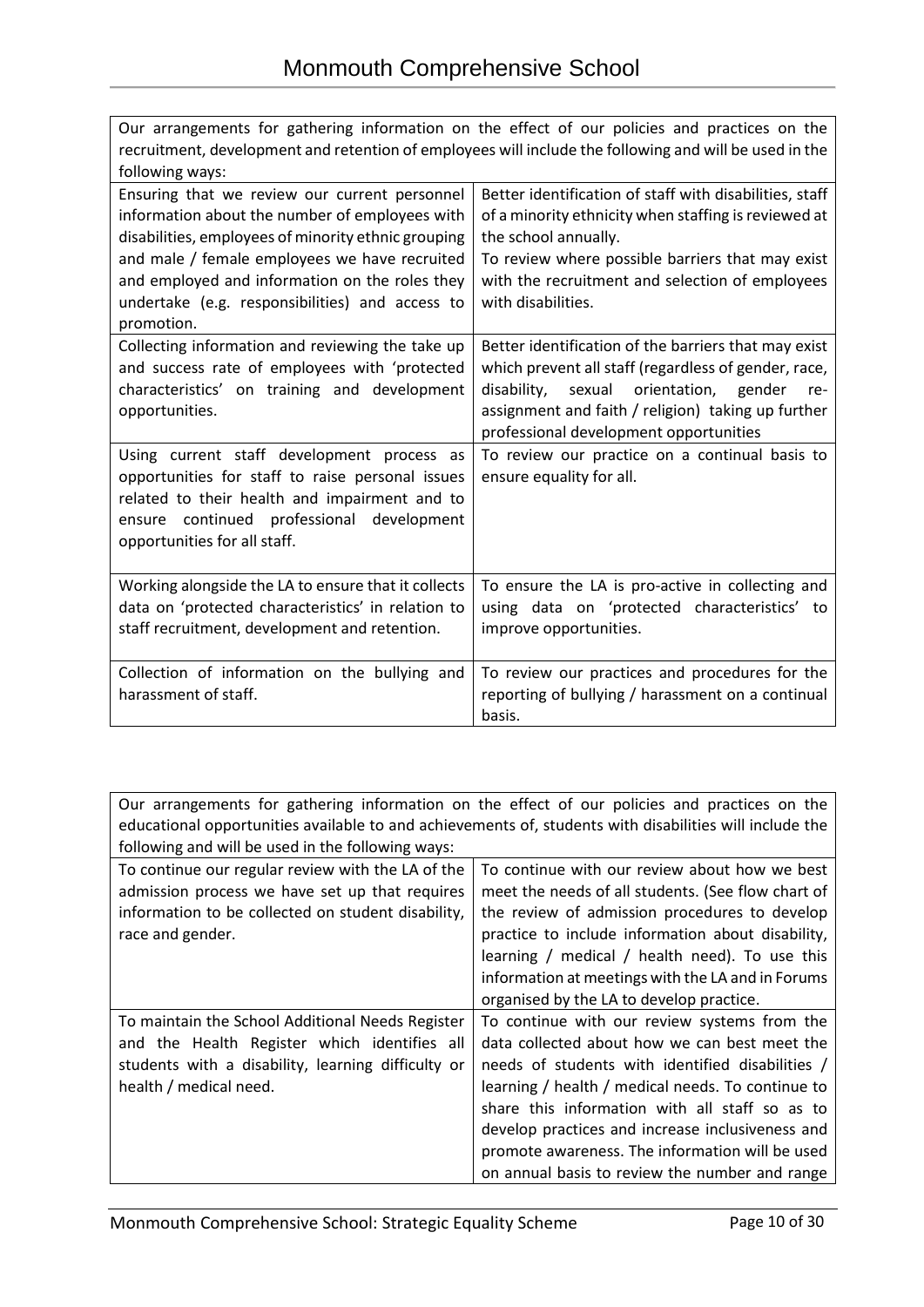|                                                                                                  | of students at the school with a disability / learning                                                |
|--------------------------------------------------------------------------------------------------|-------------------------------------------------------------------------------------------------------|
|                                                                                                  | / health / medical need.                                                                              |
| To continue to review the data collected from the                                                | Data is reviewed within the ARR systems and                                                           |
| Additional Needs Team and Wellbeing Support                                                      | progress is checked<br>to look at<br>students'                                                        |
| Team about the welfare of students with                                                          | All<br>students with 'protected<br>achievement.                                                       |
| disabilities, learning needs, medical / health                                                   | characteristics' are reviewed within the same                                                         |
| challenges, including their success in terms of                                                  | processes. Support and outcomes are monitored.                                                        |
| achievement.                                                                                     | The data is analysed to look at the value added by                                                    |
|                                                                                                  | the school to the students' achievement.                                                              |
|                                                                                                  | The Health Team and the Student Counsellor also                                                       |
|                                                                                                  | review and inform practice with the data they                                                         |
|                                                                                                  | collect. For example, all students have the right to                                                  |
|                                                                                                  | access the Health Care Centre to receive support                                                      |
|                                                                                                  | during beaks. The Health Care Centre is placed in                                                     |
|                                                                                                  | a quiet area that assures confidentiality and                                                         |
|                                                                                                  | support for students.                                                                                 |
| To continue with our current practice of writing an                                              | ILPs are reviewed and analysed within the ARR                                                         |
| Individual Learner Profiles or Individual Health                                                 | systems. The data is analysed to review student                                                       |
| Care Plan for all students with a disability /                                                   | The<br>analysis<br>provides<br>with<br>us<br>progress.                                                |
| learning need / medical or health needs (including                                               | information about the success of support and how                                                      |
| for example, all students with diabetes or Mental                                                | well we are able to integrate a wider range of need                                                   |
| Health issues, whose learning may not be affected                                                | into our systems. The information is used to                                                          |
| by their disability).                                                                            | support our planning of professional development                                                      |
|                                                                                                  | so that teachers can meet a variety of need.                                                          |
| To continue with our transition practices that                                                   | To continually review our practice to ensure that                                                     |
| collect information from parents, students,<br>teachers and other agencies that support students | we can continue to meet a wide range of need of<br>students. The data on transition is used to inform |
| with disabilities. That is transition at all stages into                                         | practice and also ensure that we are including                                                        |
| our school and on leaving our school for further                                                 | students with a wide range of needs or 'protected                                                     |
| education.                                                                                       | characteristics'.                                                                                     |
| To continue with our practice of analysing whole                                                 | To use the information to reflect on how we as a                                                      |
| school student achievement data to<br>gain                                                       | school have been able to support students with                                                        |
| information about how we as a school have                                                        | 'protected characteristics'<br>realise<br>their<br>to                                                 |
| ensured aspirations and ambitions, including                                                     | ambitions and aspirations.                                                                            |
| students with 'protected characteristics' and                                                    |                                                                                                       |
| at their<br>looking<br>data<br>relative<br>others<br>to                                          |                                                                                                       |
| achievements.                                                                                    |                                                                                                       |
| To continue to use data collected from Parent                                                    | This is information is used to review our practice                                                    |
| Consultations, such as Parents' Evenings and                                                     | and policy as part of our continual cycle of self-                                                    |
| Annual Reviews to inform our practice.                                                           | evaluation.                                                                                           |
| To continue with our practice of monitoring and                                                  | This information is reviewed within whole school                                                      |
| collecting data on attendance and exclusions to                                                  | ARR systems to ensure that we are meeting the                                                         |
| inform our practice.                                                                             | needs of students with 'protected characteristics'.                                                   |
|                                                                                                  | The information is reviewed on a weekly basis                                                         |
|                                                                                                  | through the Attendance Summit Meeting with                                                            |
|                                                                                                  | Directors of Learning, the Wellbeing Support Team                                                     |
|                                                                                                  | (and feedback provided to the EWO).                                                                   |
| To continue our practice of using Learning Reviews                                               | Learning review information is shared with the                                                        |
| to share and develop practice to include all.                                                    | whole school community and identifies and                                                             |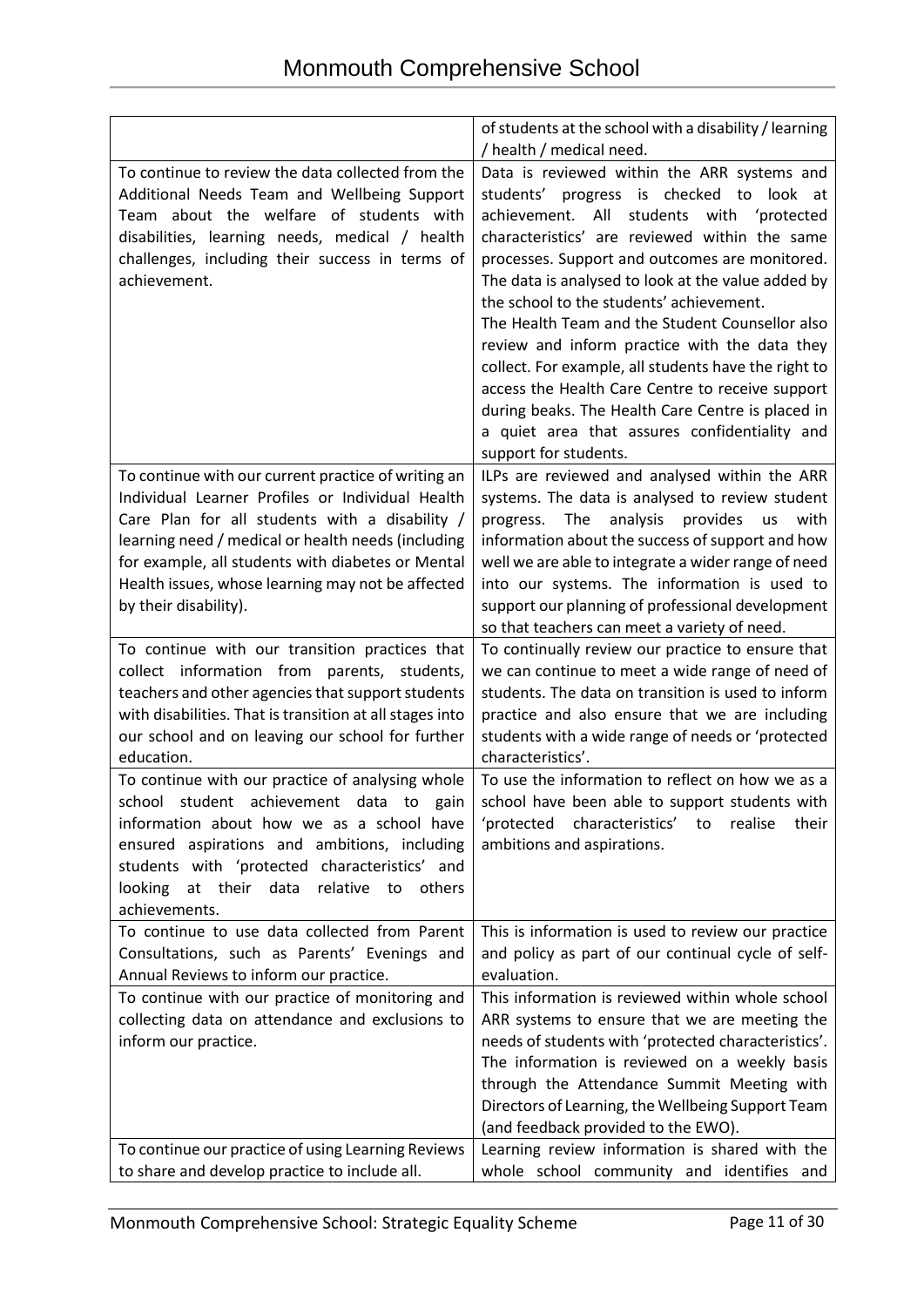|                                                                                                                                                                                                                                                                                                                                                                      | supports the development of practice to meet the<br>needs of all students, including those with                                                                                                                                                                                                                                                                                                                                                                                         |
|----------------------------------------------------------------------------------------------------------------------------------------------------------------------------------------------------------------------------------------------------------------------------------------------------------------------------------------------------------------------|-----------------------------------------------------------------------------------------------------------------------------------------------------------------------------------------------------------------------------------------------------------------------------------------------------------------------------------------------------------------------------------------------------------------------------------------------------------------------------------------|
|                                                                                                                                                                                                                                                                                                                                                                      | 'protected characteristics'.                                                                                                                                                                                                                                                                                                                                                                                                                                                            |
| To continue with our practice of using PSE as a tool<br>to promote awareness of the diversity of our<br>world and individual lives, including disability,<br>race, sexual orientation, gender, LGBTQ+, religion<br>/ belief, learning / medical needs through the<br>Integrated Curriculum.                                                                          | review<br>with<br>To<br>students<br>the<br>Integrated<br>Programme and its relevance and suitability to<br>prepare them for their future lives and the world.<br>Within the Schemes of Work the school should<br>look at promoting the challenge that people with<br>'protected characteristics' (i.e. disabilities / ethnic<br>minorities) face and the ways that people increase<br>opportunities and change attitudes in a positive<br>way. (This will form part of the Action Plan) |
| To continue to collect data on students with<br>'protected characteristics' access work experience<br>placements, career advice etc.                                                                                                                                                                                                                                 | As part of the work carried out by the Pathways<br>Co-ordinator and Additional Needs Co-ordinator,<br>equality of opportunity for all students is<br>reviewed. Careers Wales also supports the school<br>in ensuring placements promote equality of<br>opportunity. The numbers of students accessing<br>placements is monitored by Careers Wales and the<br>School.                                                                                                                    |
| To continue to use our Student and Year Councils<br>as a way of gathering information about student<br>perceptions towards their school, including                                                                                                                                                                                                                   | As part of the Action Plan students will be able to<br>review our approach and perceptions as a<br>community towards promoting equality and                                                                                                                                                                                                                                                                                                                                             |
| students with 'protected characteristics'.                                                                                                                                                                                                                                                                                                                           | supporting inclusiveness.                                                                                                                                                                                                                                                                                                                                                                                                                                                               |
| To continue with our practice of ensuring that the<br>curriculum provides for and develops a wide a<br>range of learners. This includes collecting<br>information about the needs of students with<br>'protected characteristics'.                                                                                                                                   | The curriculum review<br>group<br>the<br>review<br>curriculum annually and use the information from<br>the data collected by ARR, Pastoral Systems to<br>ensure that we can meet the need of a wide range<br>of students within our community.                                                                                                                                                                                                                                          |
| To continue with our work on pastoral support to<br>ensure we look at the diverse needs of the widest<br>range of students.                                                                                                                                                                                                                                          | The work of the Multi-Disciplinary panel,<br>Relationships systems, Additional Needs Review,<br>Admissions, Transition and ARR will be used to<br>ensure that we are meeting the ambitions and<br>aspirations<br>of<br>students<br>with<br>'protected<br>characteristics'.                                                                                                                                                                                                              |
| To continue the work with the Additional Needs<br>Co-ordinator<br>that<br>collect<br>to<br>ensure<br>we<br>information about the participation of students<br>with disabilities / learning / medical / health needs<br>on school trips, after school clubs etc.<br>To continue to work with the Finance Team to<br>ensure students with FSM access school trips etc. | The Additional Needs co-ordinator already looks<br>at access arrangements on school trips and visits<br>for students with disabilities. Within this, we have<br>actively promoted participation of students with<br>disabilities and worked with Travel Agents to<br>ensure equality of entitlement (e.g. securing an<br>extra place for TAs to work with students on visits<br>and trips without incurring extra costs). Promote<br>participation using the Hardship Fund.             |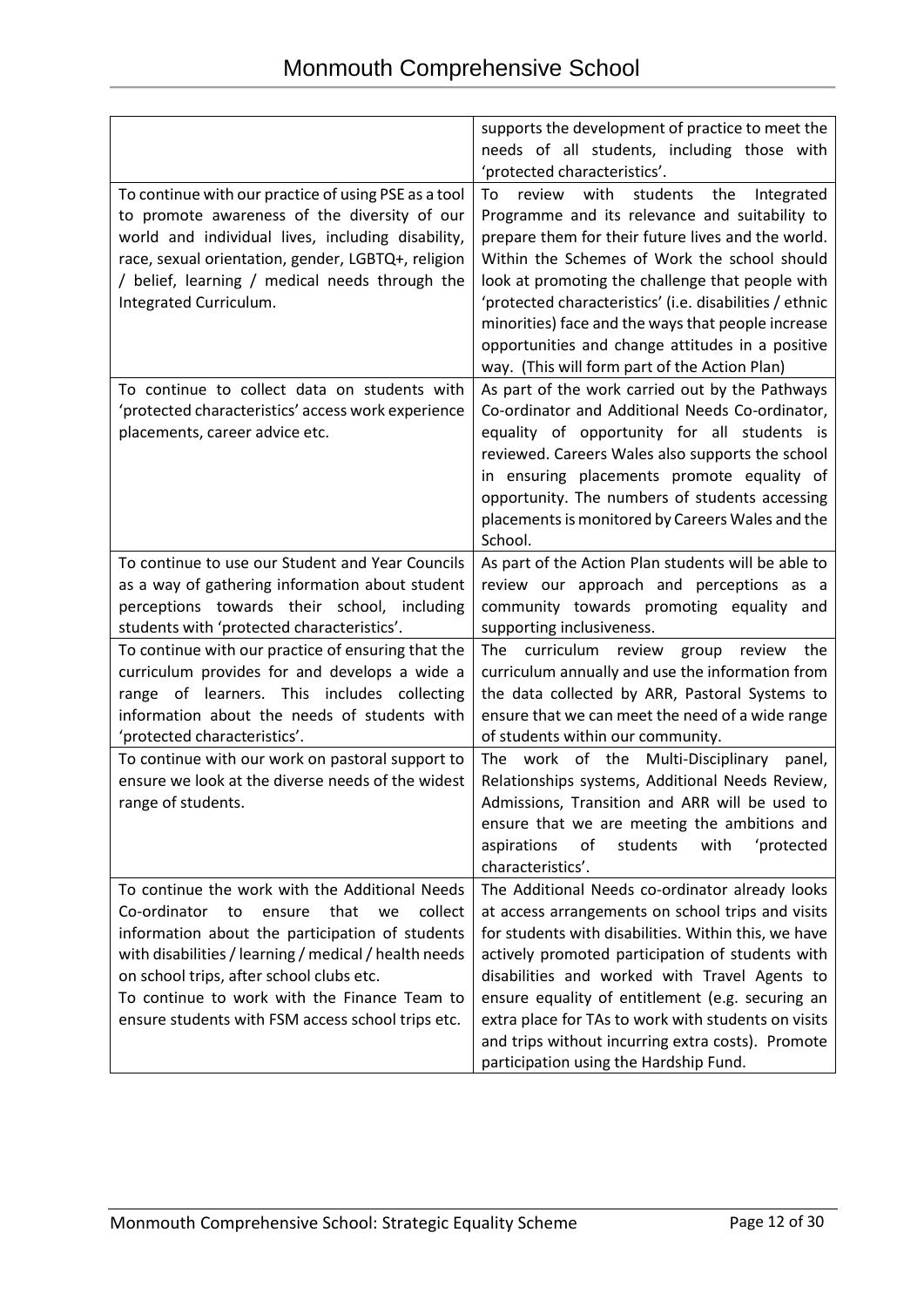### Engagement

The school involves stakeholders including learners, parents, staff, governors and other school users. We take into consideration the preferred method of communication for those with whom we are consulting. As part of our information gathering process we have identified a number of individuals and groups who can support us in obtaining a picture about the way our policies and practices affect students and staff with 'protected characteristics'.

They are:

- ★ a range of students who have been identified through our Inclusion Register as requiring support (ALN, FSM, LAC, EAL)
- ★ a range of students who have been identified through work with our Wellbeing and Inclusion Teams and our Face 2 Face School Counsellor
- ★ a range of parents who have children at our school with a Statement of Special Educational Need (EHC Plan if living in England)
- ★ representatives from our Multi-Disciplinary group who support students and families with challenges, to include agencies that support Young Carers of families where the parent has a disability
- ★ members of staff who have an identified challenge / 'protected characteristic'
- $\star$  representatives from agencies that support families with adults and children with challenge, such as SNAP, Careers Wales, Gwent Ethnic Minority Services
- ★ feedback from the School Council and Integrated Curriculum lessons
- ★ feedback at Governing Body meetings
- ★ feedback from whole staff meetings and Faculty / Departmental Reviews (including data analysis)

The people and students who have been identified do not represent the full range of 'protected characteristics' that the Scheme is supposed to cover. Involving people with a wider range of 'protected characteristics'. Challenges and difficulties will from part of our action planning.

Those we have identified will be able to comment on and support us in developing our practice, through the following ways:

- ★ Annual Reviews of all students with an ALN / disability from Year 5 (Transition KS2 to KS3) through to the end of Year 13. (Additional Needs Policy)
- ★ cluster working with a specific focus on vulnerable groups through Outreach and Drop In sessions with Cluster Schools, supporting primary colleagues in developing process and systems of inclusion support (Additional Needs Policy and Cluster Handbook)
- ★ reviews of Individual Learner Profiles and Individual Healthcare Plans once each year or when a significant change is highlighted. (Additional Needs Policy / Inclusion Map)
- ★ Pathways and Careers Education and Guidance policies that work with a number of agencies to ensure that we can meet the needs of all our students (Pathways)
- ★ monthly meetings of the Multi-Disciplinary group which co-ordinates additional support for young people and promotes active awareness of disability, learning, health, emotional needs. (Pastoral Programmes and Inclusion Map)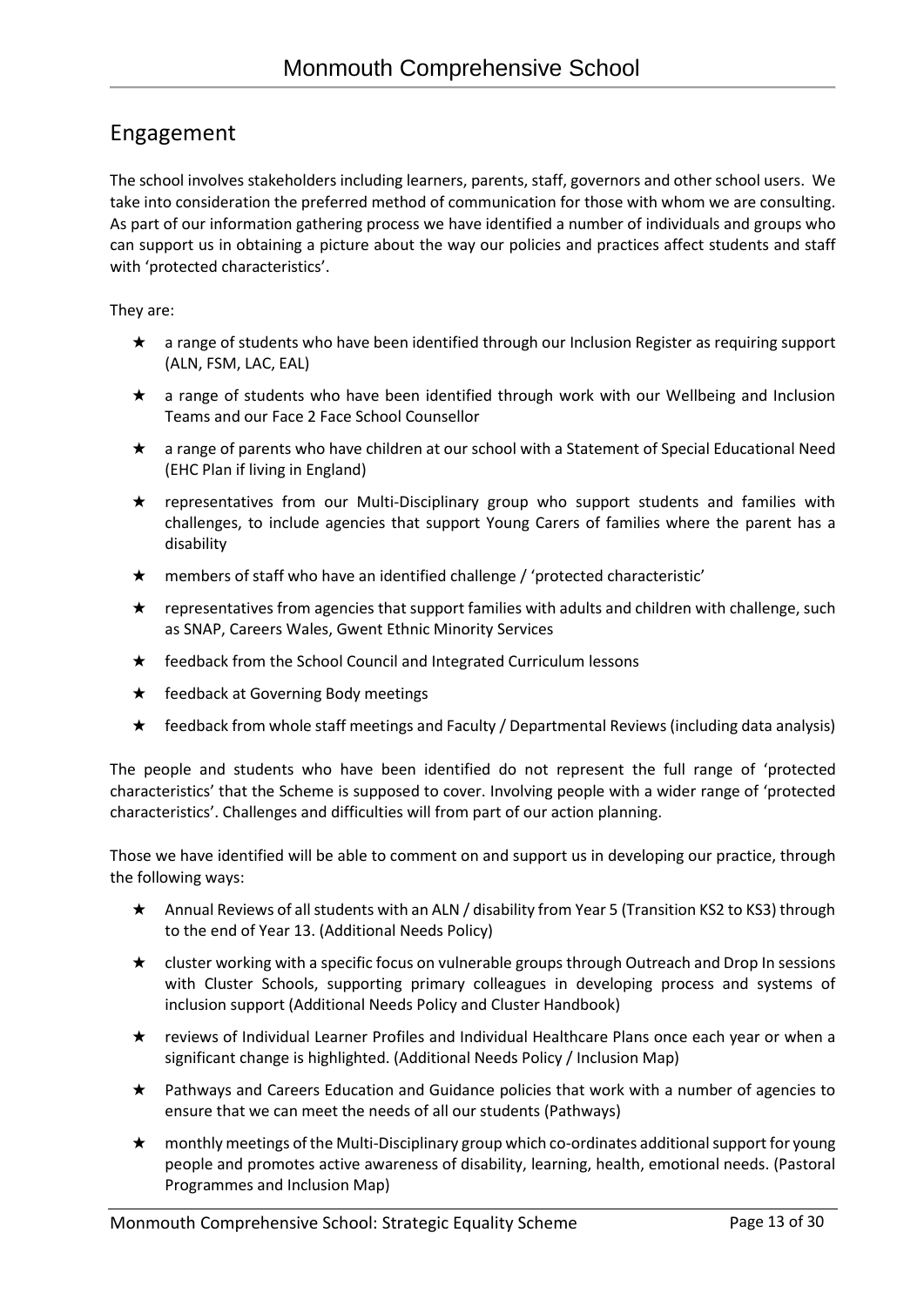- ★ termly meetings and reviews with the Visual and Hearing Impairment Services, Gwent Ethnic Minority Service, Educational Psychology Service (Inclusion Map)
- ★ regular meetings with Professional Associations and the Headteacher (Personnel)
- ★ work of our Business Manager to coordinate the constant review of our campus and extended facilities
- ★ working alongside the Local Authority, as part of Transition, to ensure access to the school campus and extended facilities for students with physical disabilities
- ★ our Annual Review of Practice and Policy as part of our school's reflection and self-evaluation procedures
- part of our Action Plan the school will look at other ways to build in capacity to ensure information is actively sought to improve practice

# Equality Impact Assessment

The scheme requires that we review all our policies and standard practices and assess their impact on students, staff and other people with 'protected characteristics' using our school, in order to secure improved outcomes and promote equality. Practically this can not be done all at once and will be achieved over time as part of the school' self-evaluation processes, as we review all our policies, practices and procedures.

In reviewing the impact of practice the school proposes:

- 1. To continue using the information and data collected from its policies and practices to assess the impact of our policies on all students, including those with 'protected characteristics'. For example, as part of our analysis of examination results we look at the achievements of students with disabilities, ALN, FSM and gender and assess their outcomes in relation to others. When we review attendance and wellbeing data we look at the impact of our policies on students with disabilities, students with ALN and FSM. For Transition work we collect data on the nature and type of disability or learning need a student may have when entering our school. In Year 9, with Careers Wales we identify specific opportunities for students with disabilities, creating, reviewing and maintaining Transition Plans. Students are then supported in making the transition to Post 16 placements.
- 2. In collecting this data we will check to see that we are collecting data that gives us the information we need to ensure equality and promote 'protected characteristics'.
- 3. From analysing the data we have collected we will review policies and procedures on a needs must basis. That is, because there are so many policies and practices, we will prioritise the policies and practices that should be looked at first and will have the most impact on the outcomes of students with 'protected characteristics'.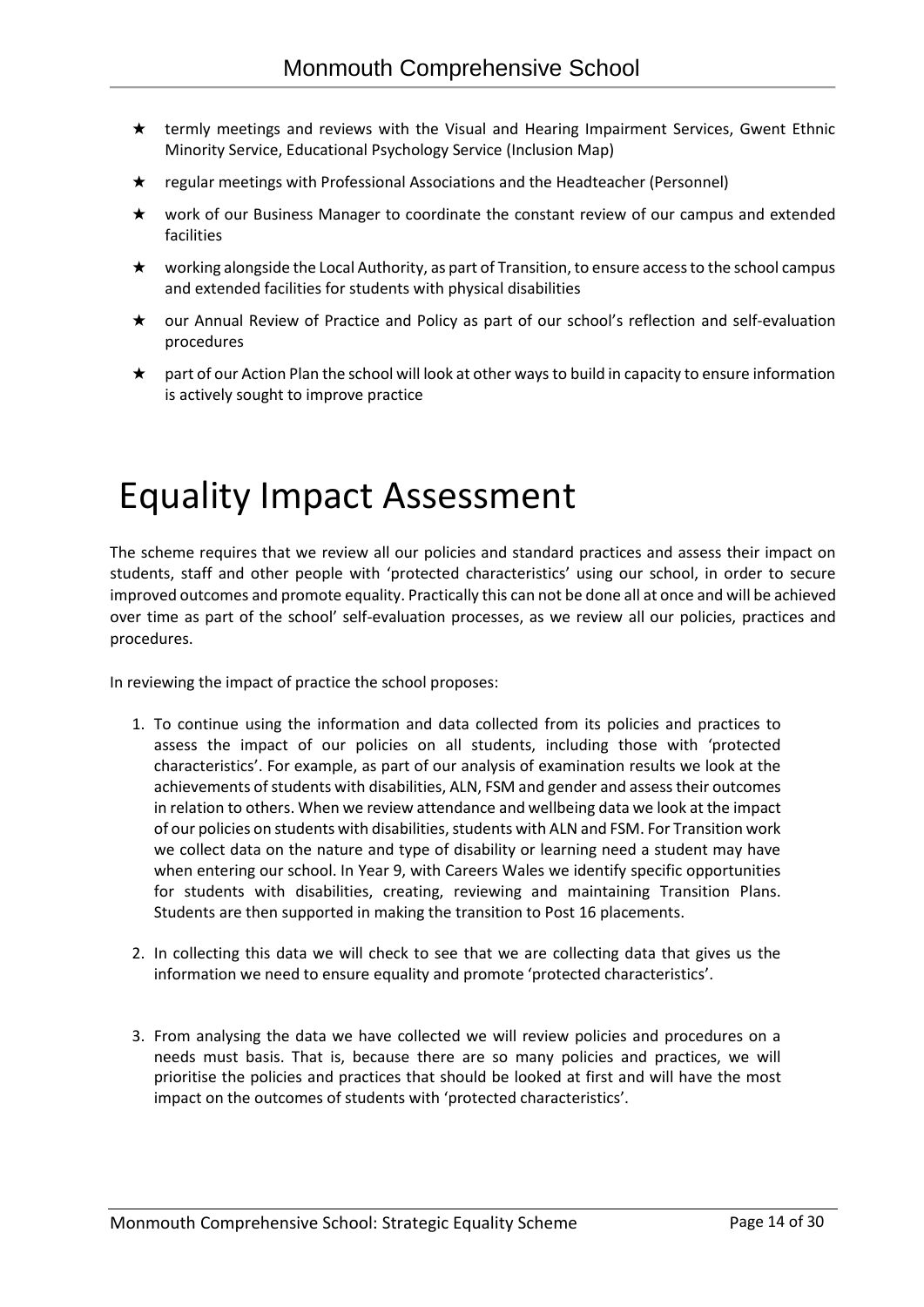# Objectives and Action Plans 2019-2022

Our chosen Equality Objectives are:

- 1. Reduce gaps in attainment between boys and girls and between other protected groups (FSM, LAC)
- 2. Reduce gaps in attendance between protected groups (ALN, LAC and FSM)
- 3. Ensure the availability of appropriate pathways and qualifications for a range of learning needs, including learners placed on SNRB Programmes
- 4. Reduce the number of students who are NEET at the end of Key Stage 4
- 5. Improve access to information and physical access to schools and other learning settings for learners, parents, staff and other users.
- 6. Raise awareness of equality and diversity issues among learners, staff and governors

We have action plans covering all relevant protected characteristics (please see Appendix 2). These describe how we are taking action to fulfil both the general and specific duties.

Our actions plans are cross references into the School Improvement Plan, which ensures actions are checked monitored and evaluated systematically.

The action plans show:

- $\star$  objectives and specific actions
- $\star$  expected impact and indicators of achievement
- $\star$  clear timescales
- $\star$  who had lead responsibility
- $\star$  resource implications
- $\star$  specified dates for impact assessment and review

The school evaluates the effectiveness of the Strategic Equality Scheme on a regular basis.

# Publishing and Reporting

The school provides a copy of its Strategic Equality Scheme and its action plan to meet its equality objectives in a range of formats. The School Prospectus makes reference to the Strategic Equality Plan and the values underpinning it. The Scheme is available on the school website and hard copies by request through school.

The school reports annually on the progress made on the action plans and the impact of the Strategic Equality Scheme on the school ethos and practice within the school. This is undertaken as part of the Governors' Annual Report.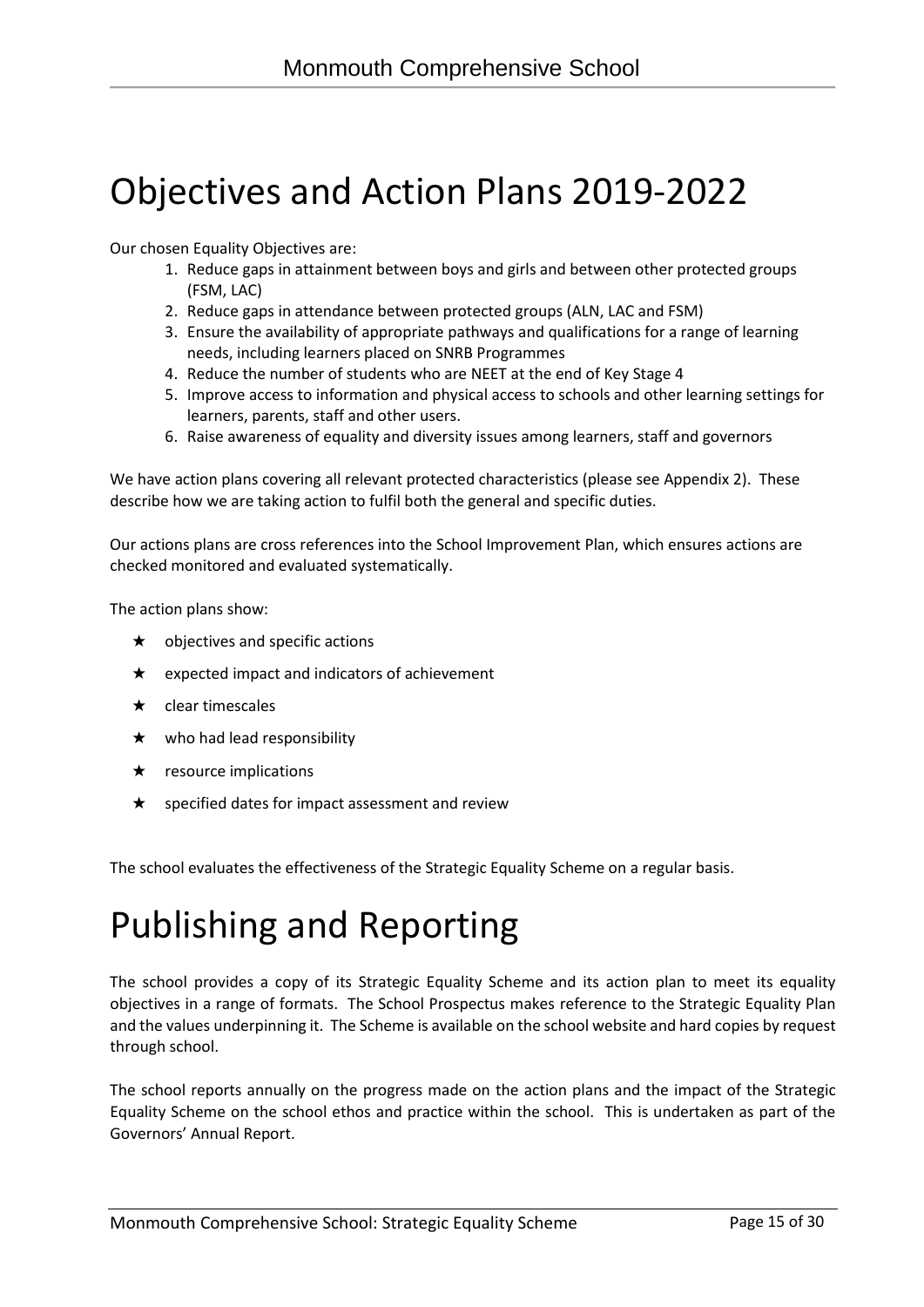## Monitoring and Reviewing

As part of our responsibility to monitor the strategic equality scheme, we commit to:

- ★ revising and analysing the information and data used to identify priorities for the Strategic Equality Scheme and action plans
- ★ using the impact assessments to ensure actions have a positive impact across all 'protected characteristics', promoting equality is vital in planning and discrimination is being eliminated fairly

The review of the Strategic Equality Scheme informs its revision, the setting of new priorities and action plans.

This process continues to:

- $\star$  involve the participation of stakeholders
- $\star$  use the information gathered and analysed by the school
- ★ use the evidence to complete accurate impact assessments which inform priorities

The Plan has been agreed by our governing body. We will review progress against our Equality Scheme annually in line with legislative requirements. Our school will review and revise our entire Equality Scheme and the attached Action Plan every three years.

#### **This policy was approved by the Governors**

| Signed: | <b>Chair of Governors</b> |
|---------|---------------------------|
| Date:   |                           |
| Signed: | Headteacher               |
| Date:   |                           |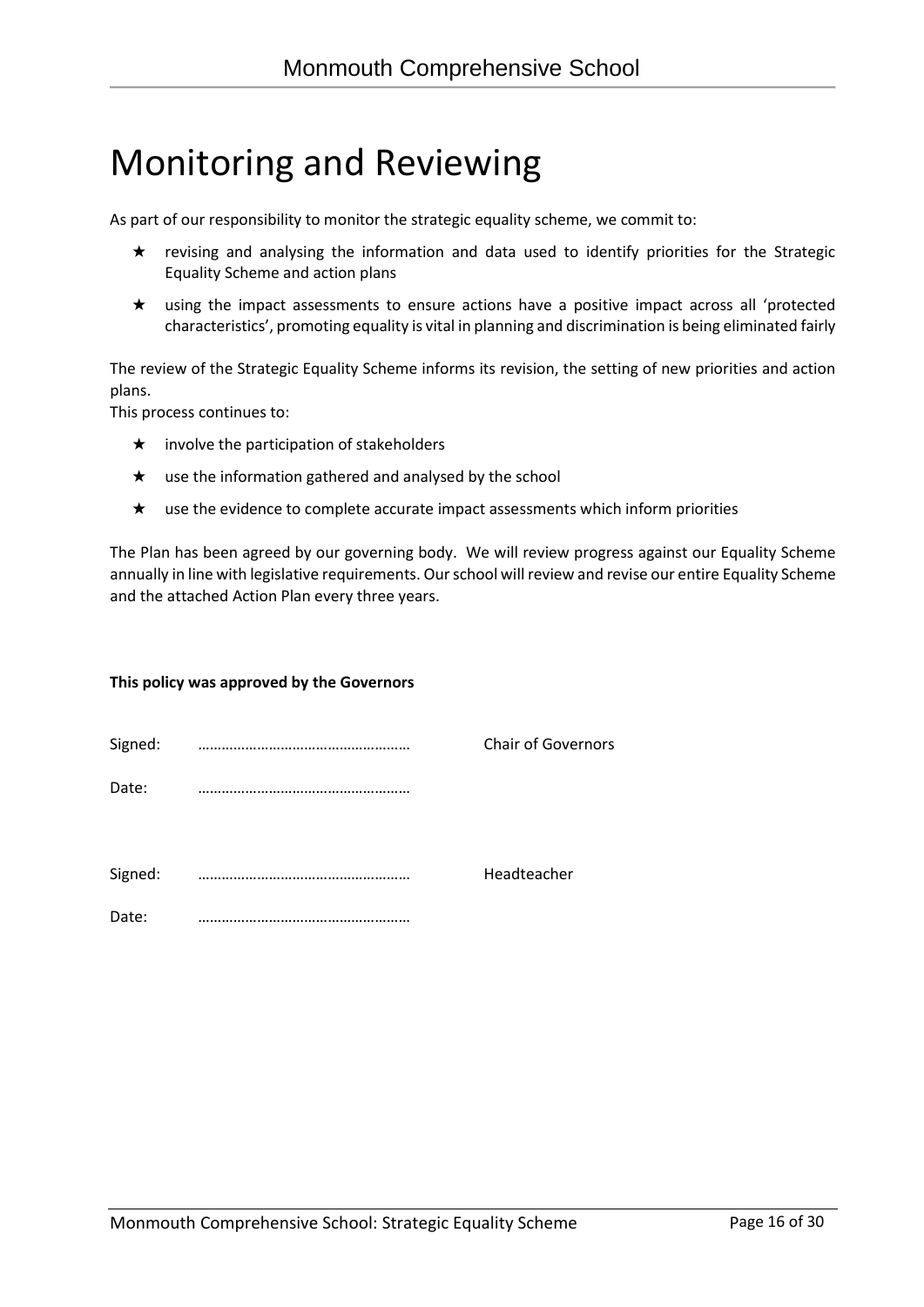# Appendix 1 - Equality Objectives (Welsh Government)

#### **1. Reduce Gaps in attainment between Boys and Girls and between other protected groups as identified in local data**

National research indicates inequalities in the levels of attainment between genders, ethnicities and between disabled people and non-disabled people. Boys, black, Bangladeshi and Pakistani pupils and disabled children all perform poorly on average compared to other groups.

#### **2. Implement new Welsh Government Bullying Guidance and reduce Identity based bullying in schools**

The All Wales Survey of Bullying in schools (WG 2009) found a range of identity based bullying in schools across Wales.

### **3. Reduce gaps in levels of attendance between different protected groups as identified in local data**

Work is currently underway to improve data analysis which can identify differences in attendance trends between groups of pupils with different protected characteristics.

### **4. Reduce the number of NEETs**

Wales has a higher proportion of people who were not in education, employment or training (NEET) among the 16-24 year old group than England. Being NEET is a major disadvantage to young people.

#### **5. Improve access to information and physical access to schools and other learning settings for pupils, parents and staff.**

Head teachers and Governors need to be confident that all pupils can reasonably access services and are not unjustifiably disadvantaged by having any of the protected characteristics. Schools already have Disability Access Plans in place. However, schools and local authorities through the public sector equality duties need, to cater for the needs of all protected groups so the scope is wider than Disability Access Plans.

#### **6. Raise awareness of equality and diversity issues among Pupils, Staff and Governors.**

None statutory guidance on the Public Sector Equality Duties states that 'a listed body in Wales (including all Schools) must make appropriate arrangements to promote knowledge and understanding of the general and specific duties amongst its employees.' In the school context we wish to extend this to include pupils and Governors.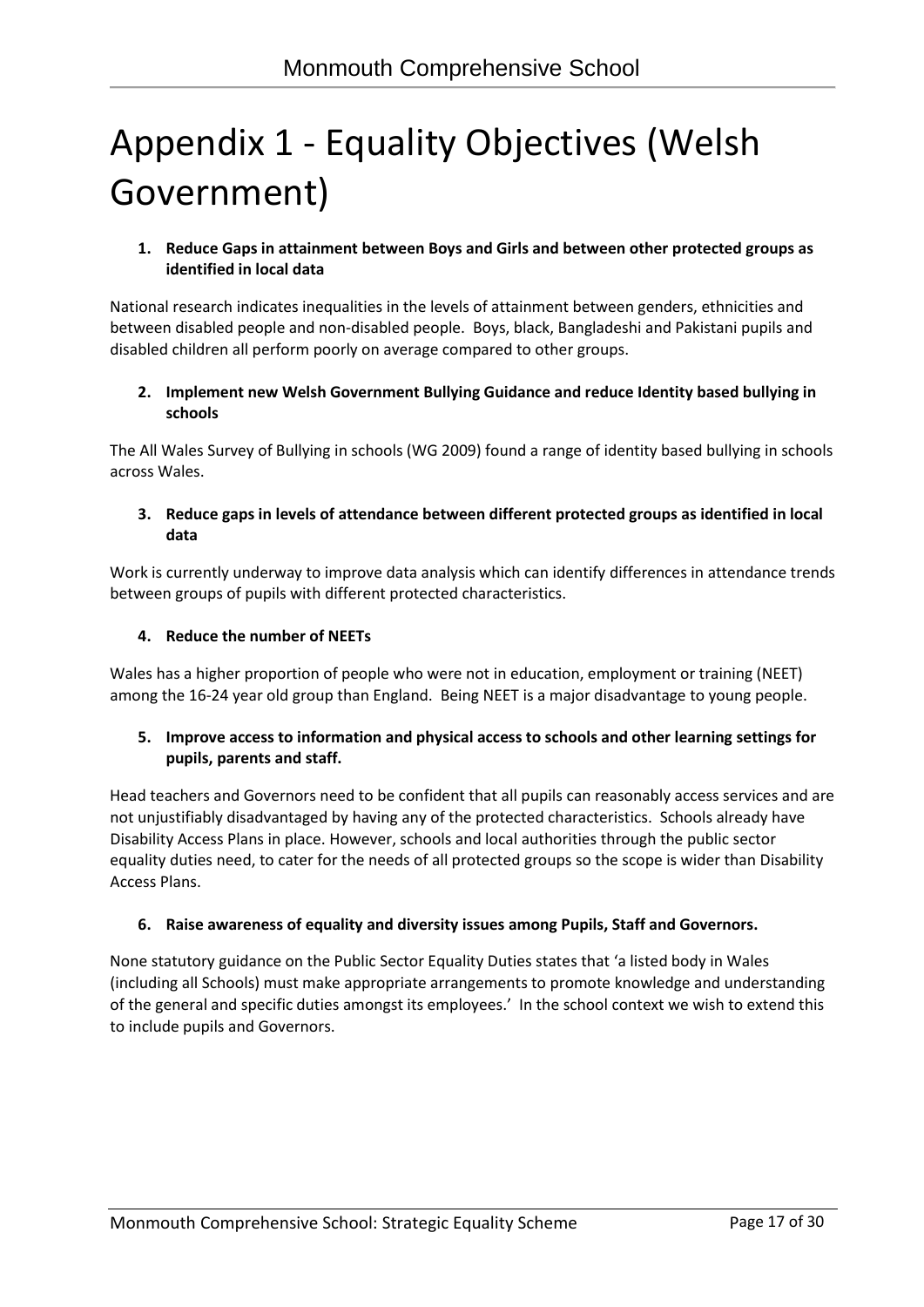# Appendix 2 – School Equality Objectives and Action Plan

### School Equality Objectives

- 1. Attainment
	- **a.** educe gaps in attainment between boys and girls in English Level 6+ (boys will be within 5% of girls)
	- **b.** Reduce the gap in attainment between eFSM and non FSM in core subjects
	- **c.** Reduce the gap in attainment between overall attainment and protected groups ALN and LAC
- 2. Reduce gaps in attendance between protected groups (ALN, LAC and eFSM)
- 3. Consider the impact of ACEs on engagement and outcomes in school, increasing staff awareness and strategies to meet needs
- 4. Ensure appropriate pathways and qualifications to meet the needs of students
- 5. Improve access to information and physical access to school and other learning settings (including trips and visits) for learners, parents, staff and other users.
- 6. Raise awareness of equality and diversity issues among learners, staff and governors (linking specifically to the Healthy Schools Questionnaire, Learner Voice sessions and the Estyn Thematic Study)

*Through our work with Inspire to Achieve and Careers Wales and our school based staff, NEET is not a target area for the school.*

| Duty            | Action                         | Measure of success        | Time scale   | Lead Person  |
|-----------------|--------------------------------|---------------------------|--------------|--------------|
| To promote      | Publish and promote the        | Awareness of the Equality | Once agreed  | Headteacher  |
| equality of all | Equality Plan through the      | Plan shown by staff and   | by Governors |              |
| students to     | school website and staff       | parents                   |              |              |
| succeed and     | meetings                       |                           |              |              |
| participate in  |                                |                           |              |              |
| the school      | Monitor and analyse student    | Achievement data analysed | Annually     | CH/DW/HP     |
| community       | achievement by race, gender    | Monitor of progress,      |              | Directors of |
| (All equality   | and disability.                | increased performance     |              | Learning     |
| strands)        | Put interventions in place     | following intervention    |              | ALNCo        |
|                 | based on any trends or         | Part of Faculty and       |              | Subject /    |
|                 | patterns suggesting additional | Learning Reviews          |              | Faculty      |
|                 | support is required            |                           |              | Leaders      |
|                 |                                |                           |              |              |
|                 |                                |                           |              |              |

### Action Plan 2021 - 2024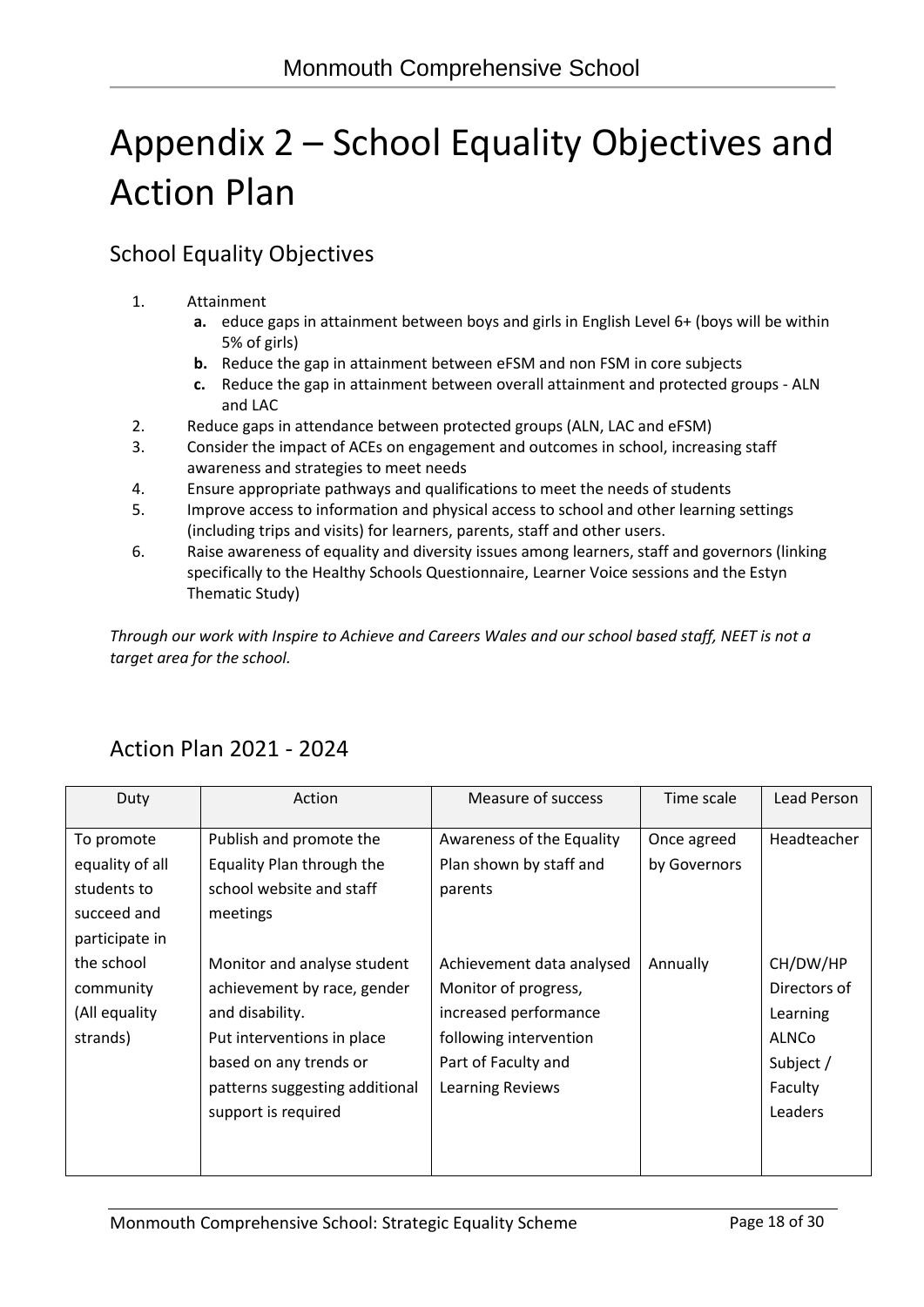| Duty | Action                                                                                                                                                                                                                                                                                                                                                                                                                                                                                                                                                   | Measure of success                                                                                                                                                                                                     | Time scale | <b>Lead Person</b>                                                                          |
|------|----------------------------------------------------------------------------------------------------------------------------------------------------------------------------------------------------------------------------------------------------------------------------------------------------------------------------------------------------------------------------------------------------------------------------------------------------------------------------------------------------------------------------------------------------------|------------------------------------------------------------------------------------------------------------------------------------------------------------------------------------------------------------------------|------------|---------------------------------------------------------------------------------------------|
|      | Use of EiG / PDG funding to<br>put together groups of literacy<br>/ numeracy support<br>throughout Key Stages 3 and 4<br>to support development in<br>English and Maths.<br>Review of classes within KS4<br>Maths and English<br>Additional training of TAs<br>supporting within lessons, as<br>well as upskilling more Level 2<br>TAs in intervention<br>approaches<br>Develop a writing intervention<br>programme to target written<br>communication needs<br>Develop numeracy<br>interventions further and<br>increase the student access to<br>these | Increase in NRT / NNT<br>results<br>Achievement in GCSE<br>Maths / English<br>To raise the Level $2 + to$<br>77% or higher with a 2%<br>gender gap (2017 - 74%).                                                       | On-going   | Lit / Num Co-<br>ordinators<br>ALNCo<br>Maths $/$<br>English<br><b>Faculties</b><br>CH / RG |
|      | Recognise and develop the<br>talents of students with<br>'protected characteristics'<br>through the more able and<br>talented register                                                                                                                                                                                                                                                                                                                                                                                                                   | <b>MAT Learning Groups</b><br>Increased achievement /<br>confidence and support to<br>gain aspirations - record<br>MAT students on SIMS,<br>develop a programme of<br>learning. Improve A and<br>A* outcomes at GCSE.  | On-going   | MAT Co-<br>ordinator /<br><b>RG</b>                                                         |
|      | Ensure all students are<br>provided with the opportunity<br>to make a positive<br>contribution to the school<br>community                                                                                                                                                                                                                                                                                                                                                                                                                                | <b>Student Councils</b><br><b>Awards Evening</b><br><b>Success Assemblies</b><br>Monies raised by the<br><b>Charity Committee</b><br><b>Extra-Curricular activities</b><br>where all students,<br>including those with | On-going   | <b>DoLs</b><br>DW/HP                                                                        |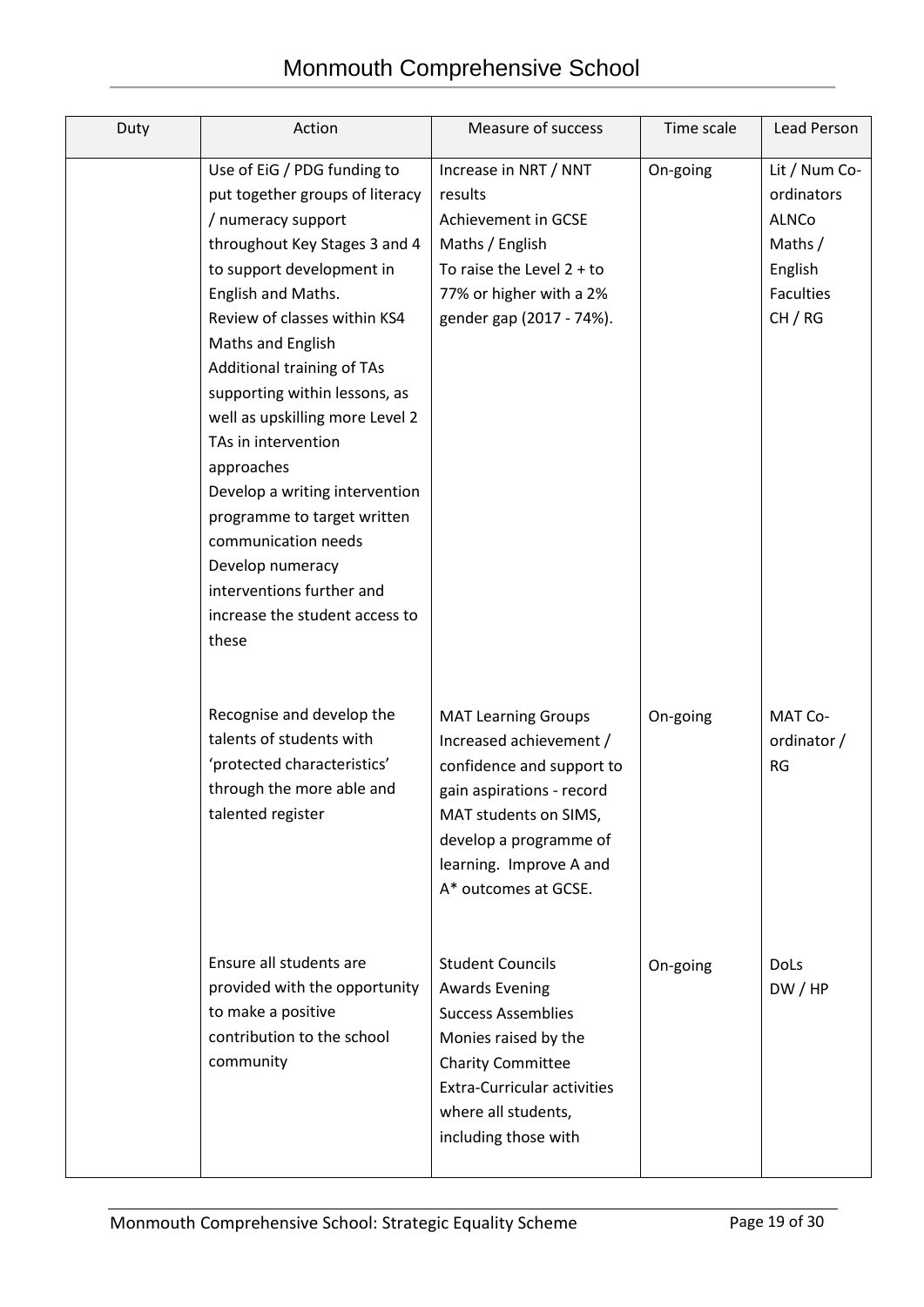| Duty | Action                                                                                                                                                                                                                                                                                                               | Measure of success                                                                                                                                                                                                          | Time scale           | Lead Person        |
|------|----------------------------------------------------------------------------------------------------------------------------------------------------------------------------------------------------------------------------------------------------------------------------------------------------------------------|-----------------------------------------------------------------------------------------------------------------------------------------------------------------------------------------------------------------------------|----------------------|--------------------|
|      |                                                                                                                                                                                                                                                                                                                      | 'protected characteristics'<br>are encouraged to attend.<br>Use of twitter and the<br>school website to explore<br>this.                                                                                                    |                      | <b>WB</b>          |
|      | To improve the standards in<br>reading and writing for boys at<br>Key Stage 3 through input of<br>the LNF into Schemes of work,<br>small group intervention<br>provision, staff training in<br>approaches, Literacy<br>assessments termly as part of<br>IC. Development of specific<br>interventions targeting boys. | Improve the outcomes of<br>boys in English at the end<br>of Key Stage 3 and 4. At<br>Key Stage 4 reduce the gap<br>to 2%.                                                                                                   | On-going<br>annually | CH / RG<br>HP / KB |
|      | To raise achievement in<br>numeracy through small group<br>interventions and the<br>embedding of the LNF into<br>Schemes of Work. Integrated<br>lessons to ensure completion<br>of NNT sample assessments.                                                                                                           | Improved outcomes from<br>the NNT in Year 8.<br>Development of<br>interventions to meet<br>needs of learners in<br>numeracy.<br>Implementation of an<br>additional grouping in<br>Maths lessons for least<br>able students. | August 2022          | CH / RG<br>HP/KH   |
|      | To further develop innovative<br>teaching and learning to raise<br>levels of challenge and<br>attainment, especially for<br>Level 6+ at Key Stage 3,<br>ensuring that all lessons are<br>good or better. Development<br>of knowledge and<br>understanding of TAs to<br>ensure confidence in utilising                | Increase Level 6+ outcomes<br>at Key Stage 3 to quartile 1.<br>Improve ALN outcomes to<br>90% for Level 5 or better in<br>core subject areas.                                                                               | August 2022          | <b>RG</b><br>HP    |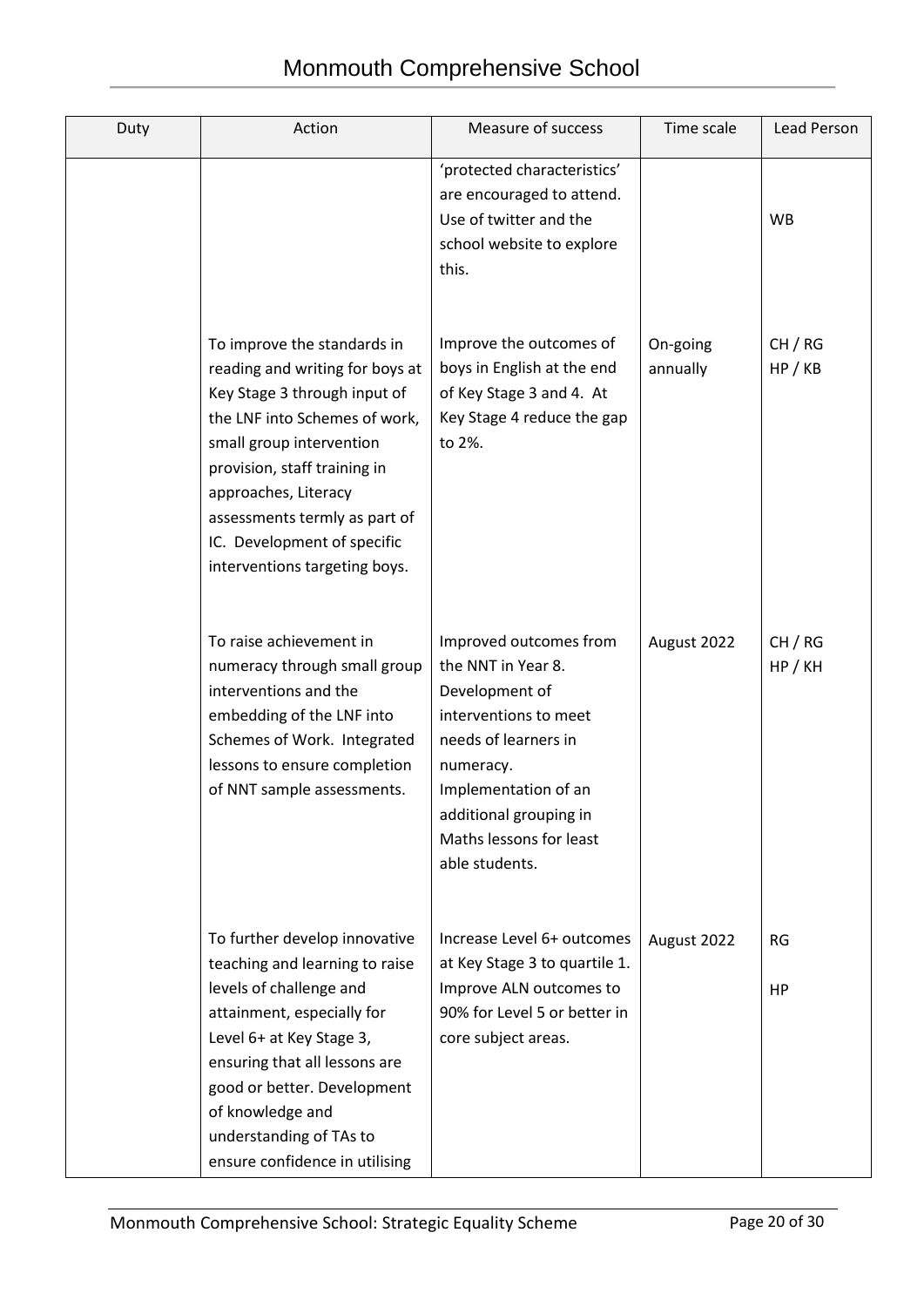| Duty                                                                                                            | Action                                                                                                                                                                                                                 | Measure of success                                                                                                                                                                                                                                        | Time scale  | Lead Person |
|-----------------------------------------------------------------------------------------------------------------|------------------------------------------------------------------------------------------------------------------------------------------------------------------------------------------------------------------------|-----------------------------------------------------------------------------------------------------------------------------------------------------------------------------------------------------------------------------------------------------------|-------------|-------------|
|                                                                                                                 | level descriptors to support<br>progress.<br>To reduce the attendance gap<br>between FSM and Non-FSM<br>students through monitoring,<br>tracking and suitable<br>interventions.                                        | Reduce the gap to be<br>closer to non-FSM students                                                                                                                                                                                                        | August 2022 | <b>DW</b>   |
|                                                                                                                 | To improve the attendance of<br>students identified as having<br>ALN.                                                                                                                                                  | Improve in attendance of<br>students with ALN in-line<br>with non-ALN students.                                                                                                                                                                           | August 2022 | HP          |
| Promote equal<br>opportunities<br>between<br>disabled people<br>and other<br>people<br>(Disability<br>Equality) | Include disability access and<br>inclusion issues in all<br>appropriate surveys and<br>audits undertaken by the<br>school. (For example, Learning<br>reviews, ARR, Additional<br>Needs Review, Annual<br>Reviews etc.) | Learning Reviews to ensure<br>that students with<br>disabilities are monitored<br>closely.<br>Develop a more rigorous<br>practice to review and<br>amend all IDPs with<br>students and parents to<br>ensure appropriate<br>progress according to<br>need. | On-going    | HP          |
|                                                                                                                 |                                                                                                                                                                                                                        | Questions on accessibility<br>and inclusion to be added<br>where appropriate to our<br>parental satisfaction<br>surveys and to the work of<br>the School Council.                                                                                         | On-going    | HP/HH       |
|                                                                                                                 | Map all our existing policies<br>and standard practices and<br>prioritise those that most<br>need reviewing                                                                                                            | Ensure access to main<br>resources for students with<br>physical disabilities -<br>hygiene room, evacuation<br>chairs and lifts.                                                                                                                          | On-going    | Site / HP   |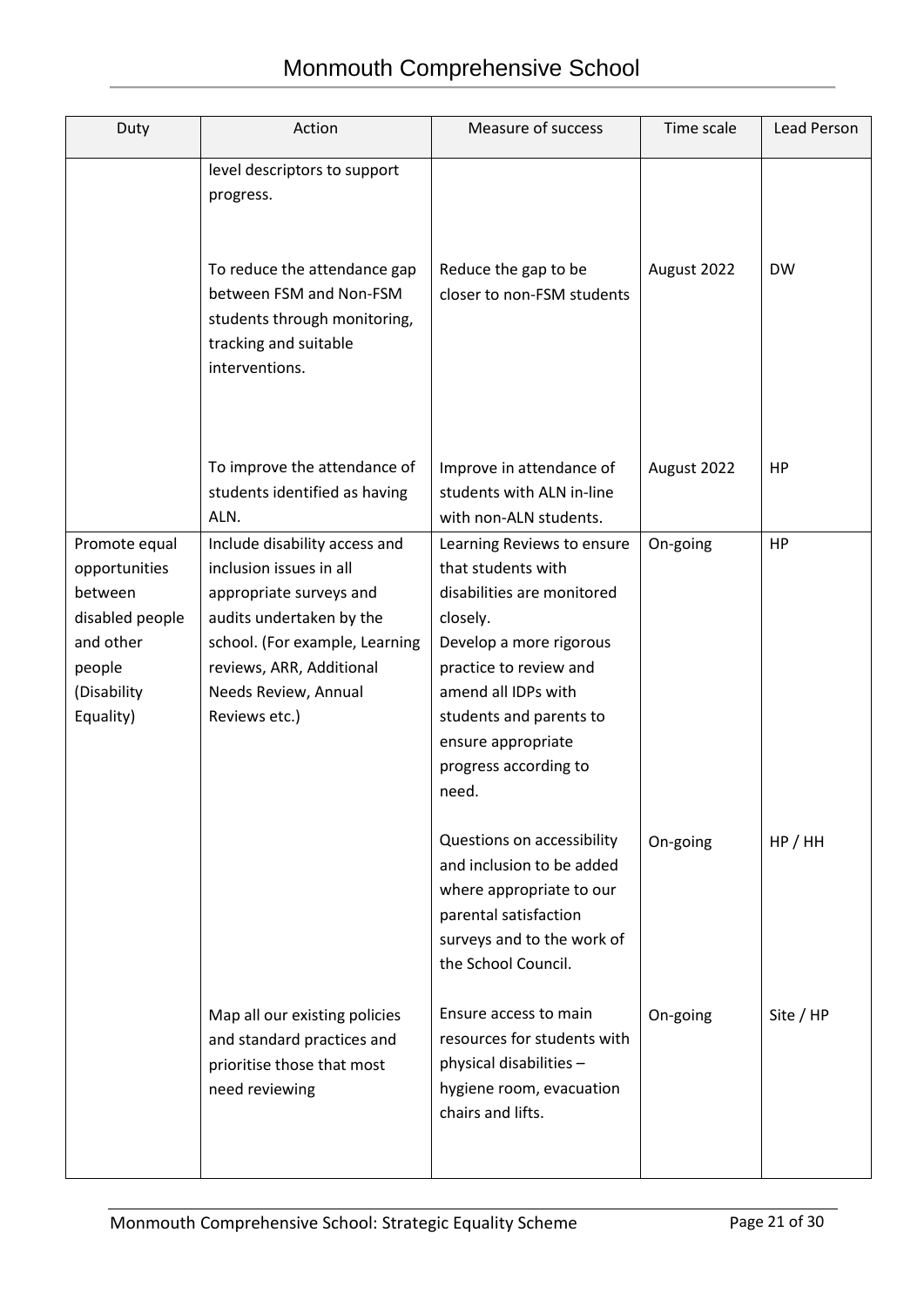| Duty                                                                                                          | Action                                                                                                                                                                                                      | Measure of success                                                                                                                                                                                                                                                                 | Time scale | <b>Lead Person</b> |
|---------------------------------------------------------------------------------------------------------------|-------------------------------------------------------------------------------------------------------------------------------------------------------------------------------------------------------------|------------------------------------------------------------------------------------------------------------------------------------------------------------------------------------------------------------------------------------------------------------------------------------|------------|--------------------|
|                                                                                                               |                                                                                                                                                                                                             | Policies and standard<br>practices have been<br>reviewed as part of our<br>school review cycle. This<br>should be commented<br>upon by all faculties.<br>Policies and practices to be<br>developed according to the<br>need of students making<br>the transition to our<br>school. | On-going   | HH                 |
| Eliminate<br>unlawful<br>discrimination<br>(All equality<br>strands)                                          | Further develop with the LA<br>the admission process to<br>ensure that all those with a<br>'protected characteristic' who<br>use our school have been<br>identified.                                        | To continue to agenda this<br>item as part of the half-<br>termly meetings with the<br><b>Student and Pupil Access</b><br>Team. Student data<br>spreadsheets include<br>information on disability.                                                                                 | On-going   | HH                 |
|                                                                                                               | Further develop our work with<br>the LA in supporting and<br>promoting opportunities for<br>staff with 'protected<br>characteristics' in terms of<br>recruitment and retention.                             | Liaise with Personnel<br>Section (LA) and governing<br>body to ensure that<br>recruitment and selection<br>procedures for staff collect<br>information on 'protected<br>characteristics'. This is held<br>by the LA.                                                               | On-going   | LA/CW              |
|                                                                                                               | Ensure that all students, staff<br>and parents who require it<br>have the same access to<br>information and<br>correspondence from school.                                                                  | Provide all staff and<br>parents with information<br>and correspondence from<br>school in different formats<br>on request - differing<br>languages, brail etc.                                                                                                                     | On-going   | HP                 |
| Eliminate<br>harassment /<br>bullying based<br>on 'protected<br>characteristics'<br>(All equality<br>strands) | Ensure through our pastoral<br>care systems that data on<br>name calling and teasing<br>related to 'protected<br>characteristics' are collected.<br>Information collated to<br>include specific information | <b>Pastoral Support Workers</b><br>to ensure that data is<br>collected and recorded<br>through the usual<br>processes. The restorative<br>mind-set and approaches<br>highlighted in the                                                                                            | On-going   | DW/HP              |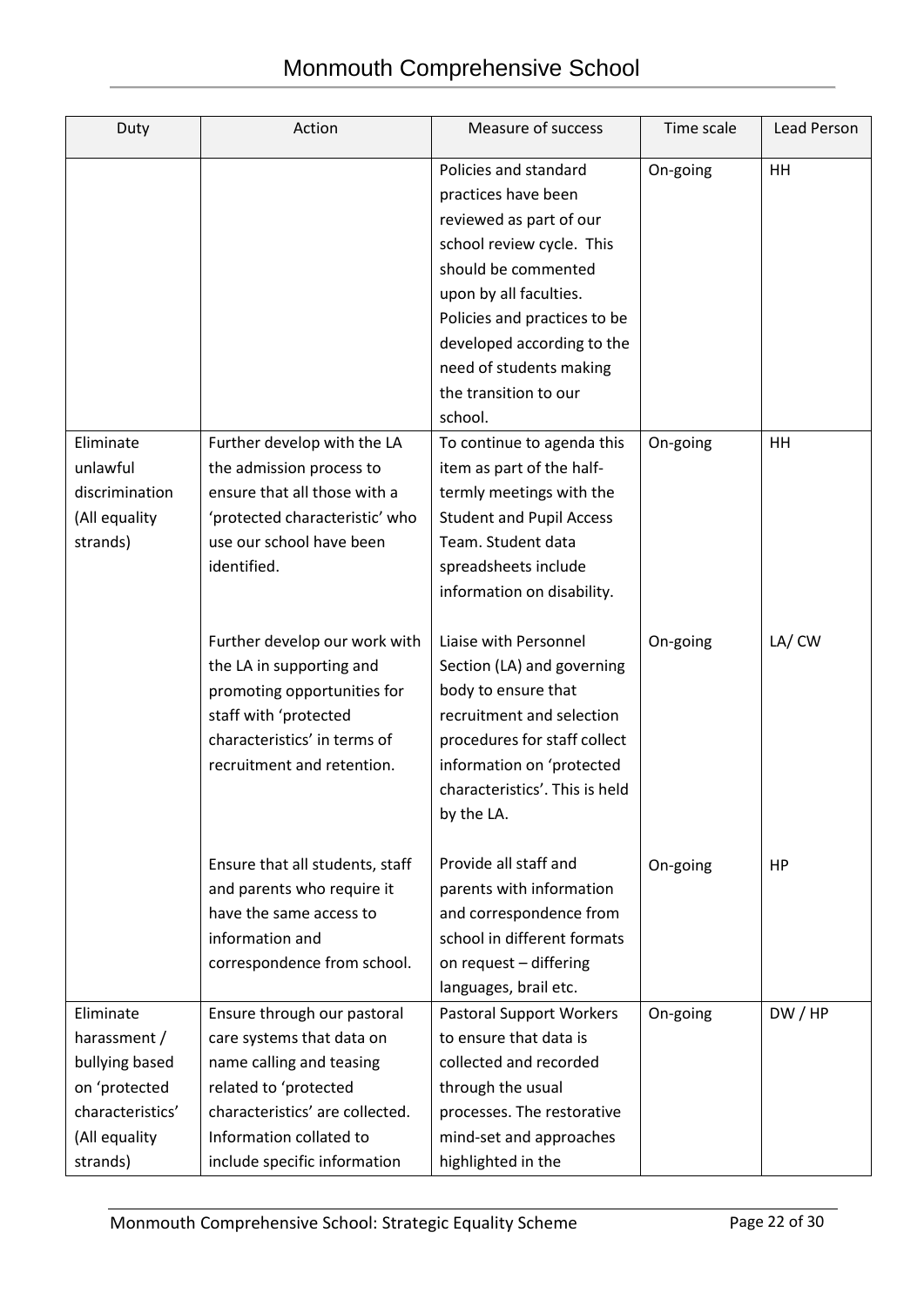| Duty                                                                                 | Action                                                                                                                                                                                                                                                                               | Measure of success                                                                                                                                                                     | Time scale | Lead Person                   |
|--------------------------------------------------------------------------------------|--------------------------------------------------------------------------------------------------------------------------------------------------------------------------------------------------------------------------------------------------------------------------------------|----------------------------------------------------------------------------------------------------------------------------------------------------------------------------------------|------------|-------------------------------|
|                                                                                      | about protected<br>characteristics (i.e. ALN, FSM,<br>EAL)                                                                                                                                                                                                                           | behaviour Policy will<br>support this. Pastoral<br>Support Workers /<br>Directors of Learning<br>record and track the<br>incidents of bullying on the<br>'bully-watch' electronic log. |            |                               |
|                                                                                      | To ensure that our bullying<br>logs record incidents of name<br>calling or teasing related to<br>'protected characteristics'.                                                                                                                                                        | Make use of restorative<br>approaches to support<br>students in having a voice<br>and expressing their<br>concerns. Offer support<br>through interventions and<br>mentoring.           | On-going   | DW/HP                         |
| Racism Equality                                                                      | Provide support for students<br>through our pastoral systems<br>for students who complain of<br>teasing related to 'protected<br>characteristics'.                                                                                                                                   | The data collected by the<br>Pastoral Support Team and<br>the School Counsellor<br>records the nature of the<br>referral and the support<br>offered.                                   | On-going   | DW/HP                         |
|                                                                                      | To identify, respond and<br>report racist incidents. Figures<br>should be reported to the<br>Governing Body and Local<br>Authority on a termly basis.                                                                                                                                | This will be an item on the<br>Governing Body meeting<br>agenda. The Headteacher<br>and Governing Body will<br>assess the school's<br>response to incidents.                           | Termly     | <b>DW</b>                     |
| Promote<br>positive<br>attitudes<br>towards all<br>people<br>(Community<br>Cohesion) | The school will continue to<br>review the PSE programmes<br>(including assemblies and<br>Pause for Thought, Circle<br>Time) to raise awareness and<br>challenge stereotypical<br>attitudes.<br>To take into account the<br>outcomes of the Student<br>Voice as part of the Wellbeing | That students are aware of<br>the contribution of all<br>people and respect the<br>diversity of life. Students<br>have developed empathy<br>and a restorative mind-set.                | On-going   | Directors of<br>Learning / DE |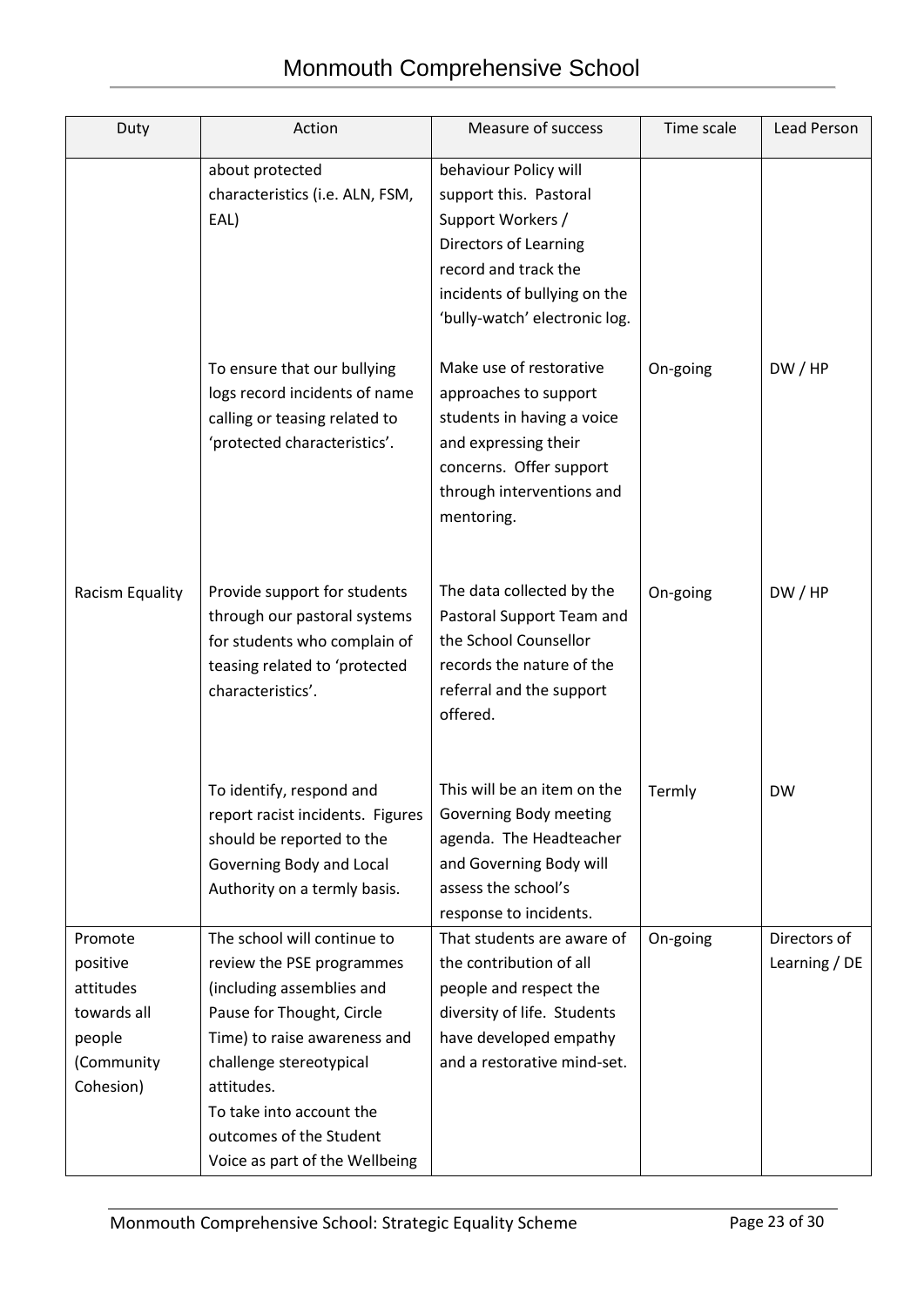| Duty                                                                                           | Action                                                                                                                                                                                                | Measure of success                                                                                                                                                            | Time scale | Lead Person                                                                            |
|------------------------------------------------------------------------------------------------|-------------------------------------------------------------------------------------------------------------------------------------------------------------------------------------------------------|-------------------------------------------------------------------------------------------------------------------------------------------------------------------------------|------------|----------------------------------------------------------------------------------------|
|                                                                                                | Thematic Review conducted<br>by Estyn - disabilities and<br>general wellbeing.<br>To take into account the<br>outcomes of the Healthy<br>Schools Questionnaire -<br>Relationships, Gender,<br>LGBTQ+. |                                                                                                                                                                               |            |                                                                                        |
|                                                                                                | Faculties will, where<br>appropriate, use content to<br>raise awareness and promote<br>equality.                                                                                                      | <b>Faculty Schemes of Work</b><br>will be reviewed and<br>continue to identify<br>opportunities to raise<br>awareness and promote<br>equality of all people.                  | On-going   | Directors of<br>Learning $/$<br>Learning<br>Core/<br>Faculty and<br>Subject<br>Leaders |
|                                                                                                | To celebrate cultural events<br>throughout the year to<br>increase student awareness of<br>different communities.                                                                                     | Pause for Thought and<br>Assemblies.<br>Schemes of Work should<br>show this, particularly<br>Religious Education and<br>PSE.                                                  | On-going   | HH/RG/<br><b>DW</b>                                                                    |
|                                                                                                | To promote equality through<br>the behaviour Policy and<br>celebrations of Success.                                                                                                                   | To monitor that students<br>with disabilities have the<br>same entitlement and<br>equality of opportunity in<br>gaining recognition<br>through the school success<br>culture. | On-going   | DW/HP                                                                                  |
| Encourage the<br>participation of<br>all people in<br>public life<br>(All equality<br>strands) | To actively work with students<br>with 'protected<br>characteristics' to ensure they<br>seek representation onto the<br><b>School Council and Year</b><br>Councils.                                   | Student representation on<br>the school council and year<br>council includes students<br>with 'protected<br>characteristics'.                                                 | On-going   | Directors of<br>Learning                                                               |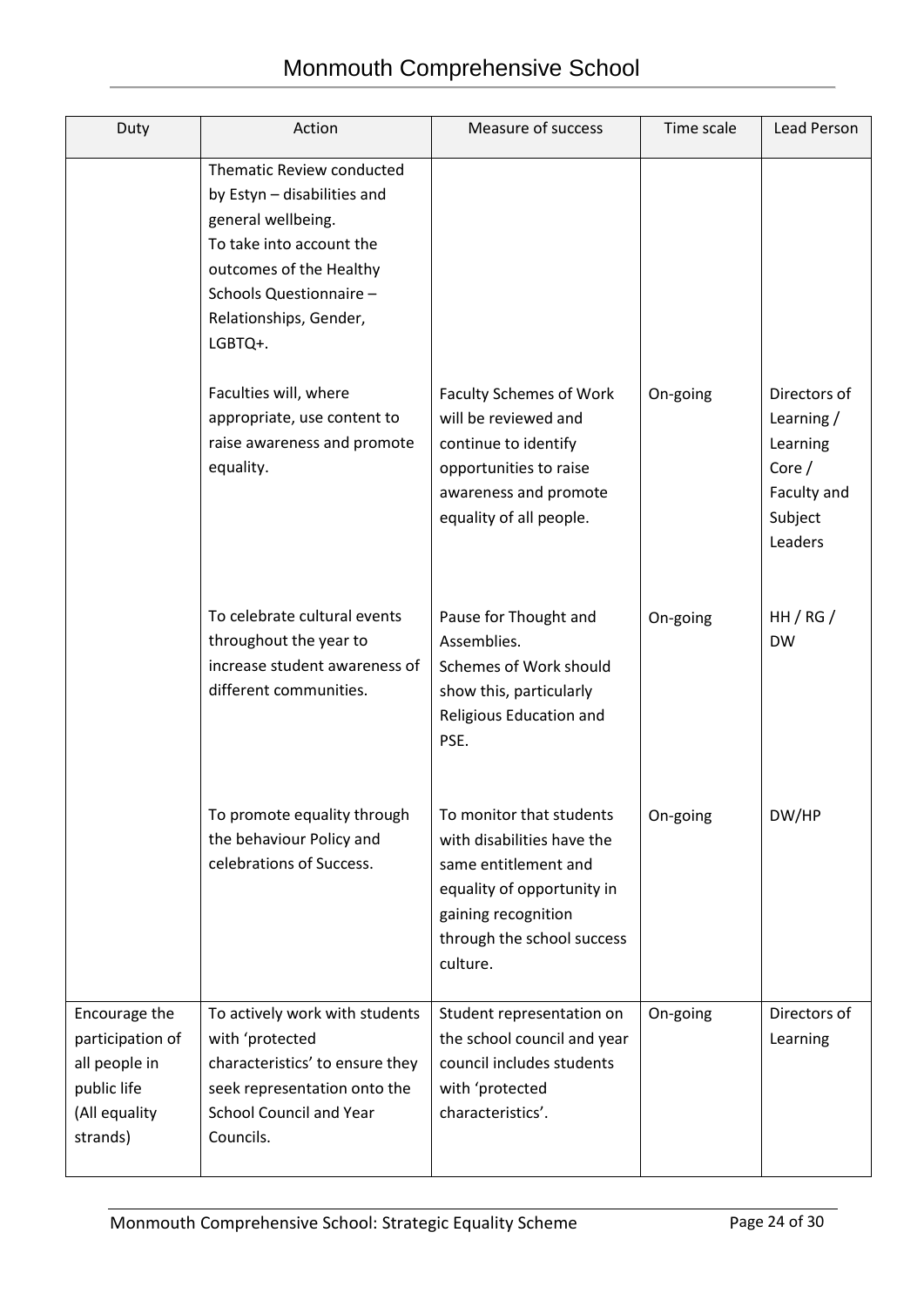## Monmouth Comprehensive School

| Duty                                                                                                                             | Action                                                                                                                                                                                                                  | Measure of success                                                                                                                                                                                                                                                                                              | Time scale             | Lead Person                              |
|----------------------------------------------------------------------------------------------------------------------------------|-------------------------------------------------------------------------------------------------------------------------------------------------------------------------------------------------------------------------|-----------------------------------------------------------------------------------------------------------------------------------------------------------------------------------------------------------------------------------------------------------------------------------------------------------------|------------------------|------------------------------------------|
|                                                                                                                                  | To work with contractors who<br>supply the school with<br>services to encourage people<br>with disabilities to work for<br>them and at our school, where<br>appropriate.                                                | Contractors working with<br>the school are aware of the<br>school's pro-active stance<br>on employing people with<br>'protected characteristics'.<br>Working alongside<br>contactors to develop<br>opportunities for students<br>with disabilities and<br>learning difficulties to<br>shadow / learn from them. | On-going               | Site / HP                                |
| Take steps to<br>achieve equal<br>outcomes for<br>people with<br>'protected<br>characteristics'<br>even if this<br>requires more | Work with the health<br>providers and the school's<br>health team to ensure medical<br>treatment for students do not<br>disrupt education.                                                                              | Decrease lessons missed<br>because of appointments<br>at medical agencies,<br>supporting students within<br>school where possible. To<br>maintain overall<br>attendance at 96.1%.                                                                                                                               | On-going               | HP / DW                                  |
| favourable<br>treatment.<br>(All equality<br>strands)                                                                            | To work with EOTAS Home<br>Tuition services to ensure that<br>students with disabilities<br>receive the same entitlement<br>as students without<br>disabilities. Analysis of<br>provision and outcomes.                 | Regular review of provision<br>of students who are<br>receiving EOTAS Home<br>Tuition.                                                                                                                                                                                                                          | On-going               | HP / DW                                  |
| Disability<br>Equality                                                                                                           | To work with Careers Wales to<br>ensure that students with<br>'protected characteristics'<br>have equality of access to<br>work placements and are able<br>to secure and access an<br>appropriate Post 16<br>placement. | All students with<br>'protected characteristics'<br>receive an appropriate<br>work placement.<br>Students are supported in<br>developing the skills<br>required to leave school<br>and attend a college or<br>work based training<br>placement.                                                                 | On-going               | Pathways<br>Co-ordinator<br>/ ALNCo / HP |
|                                                                                                                                  | To work with examination<br>boards so that students with<br>disabilities are provided with                                                                                                                              | Students with disabilities<br>have access to the<br>appropriate support for                                                                                                                                                                                                                                     | Annually by<br>October | <b>HP</b>                                |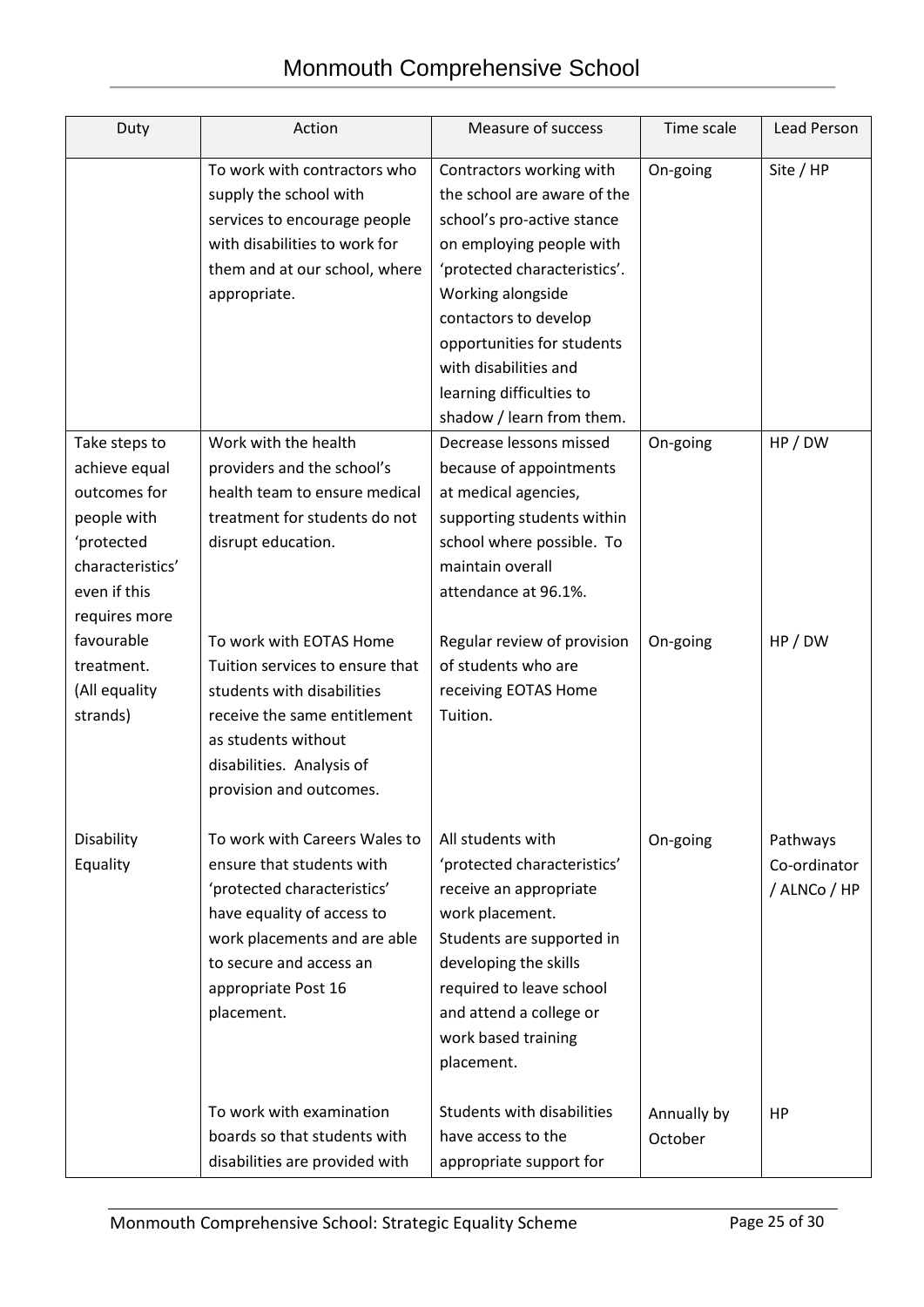| Duty | Action                                               | Measure of success                                                                                                            | Time scale | Lead Person |
|------|------------------------------------------------------|-------------------------------------------------------------------------------------------------------------------------------|------------|-------------|
|      | the support that they require<br>to ensure equality. | sitting external<br>examinations and<br>appropriate Access<br>Arrangements are made<br>and evidenced by the JCQ<br>deadlines. |            |             |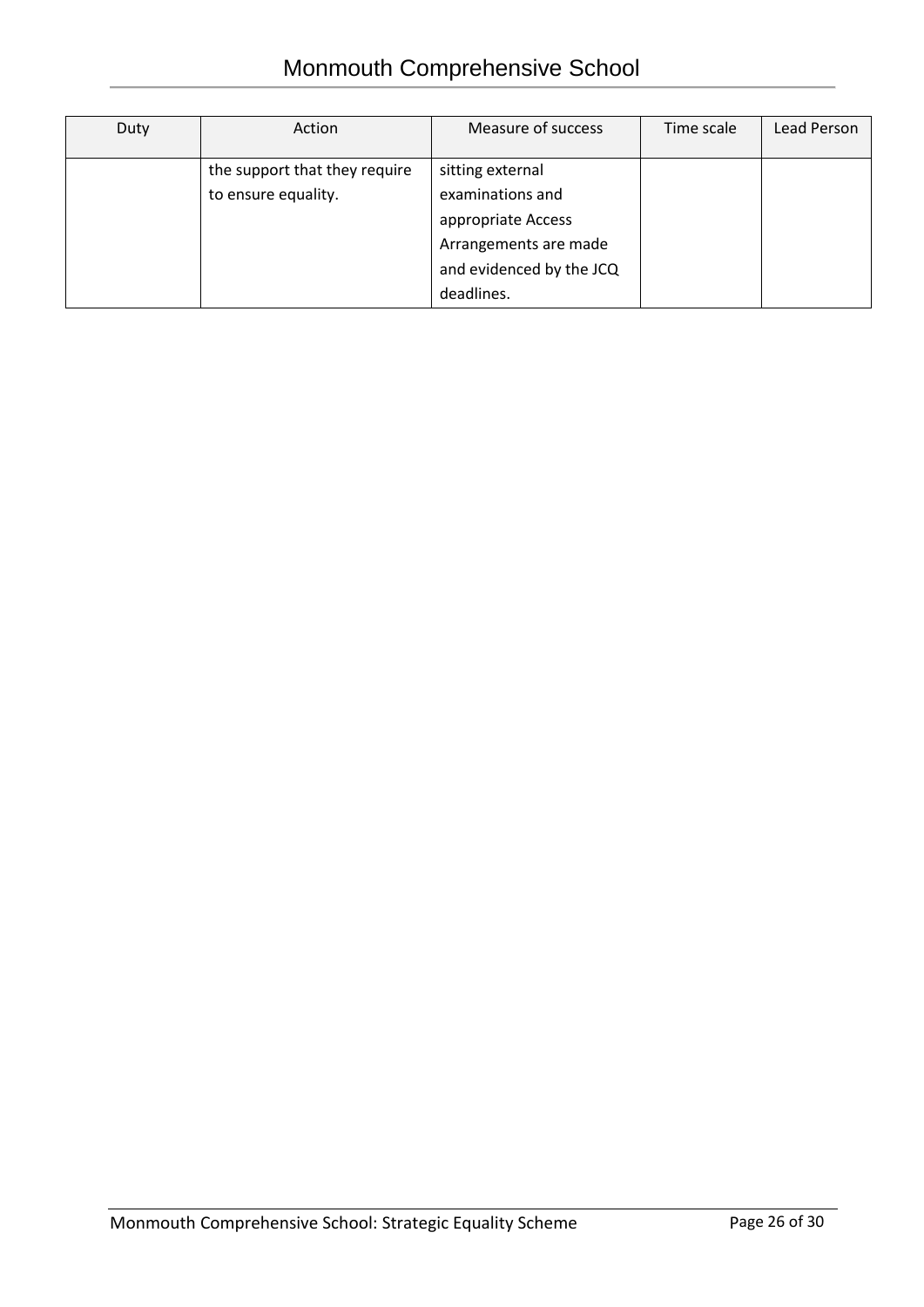## Appendix 3 – Accessibility Plan

**The SEN and Disability Act 2001 extended the Disability Discrimination Act 1995 (DDA) to cover education. Since September 2002, the Governing Body has had three key duties towards disabled pupils, under Part 4 of the DDA:**

- ★ not to treat disabled pupils less favourably for a reason related to their disability
- $\star$  to make reasonable adjustments for disabled pupils, so that they are not at a substantial disadvantage
- $\star$  to plan to increase access to education for disabled pupils

This plan sets out the proposals of the Governing Body of the school to increase access to education for disabled pupils in the three areas required by the planning duties in the DDA:

- ★ increasing the extent to which learners with disabilities can participate in the school curriculum
- ★ improving the environment of the school to increase the extent to which leaners with disabilities can take advantage of education and associated services
- ★ improving the delivery to leaners with disabilities of information which is provided in writing for pupils who are not disabled

It is a requirement that the school's accessibility plan is resourced, implemented and reviewed and revised as necessary. This plan will be reviewed every three years.

The Action Plan for physical accessibility relates to the Access Audit of the school, which is undertaken by regularly by the Local Authority. It will not be feasible to undertake all the works during the life of the Accessibility Plan and therefore items will roll forward into subsequent plans. The audit is reviewed at the end of each three-year plan period in order to inform the development of a new plan for the following period.

Information about the Accessibility Plan will be published in the Governors' Annual Report to Parents. The Accessibility Plan will be referenced in the School Prospectus and forms part of the Strategic Equality Scheme. Information about the plan will be monitored through Students and Learning Committee and the Premises Committees of the Governors. The school will work in partnership with the Local Authority in developing and implementing the plan. The plan will be monitored by Estyn as part of their inspection cycle.

#### **Action Plan**

We take advice on support needed for learners with disabilities and work with extended services to ensure they have the support necessary to fully include them in the life of the school.

The Action Plan ensures that:

- ★ the school draws on the expertise of external agencies to provide specialist advice and support
- $\star$  the ALNCo has an overview of the needs of learners with disabilities
- $\star$  there are high expectations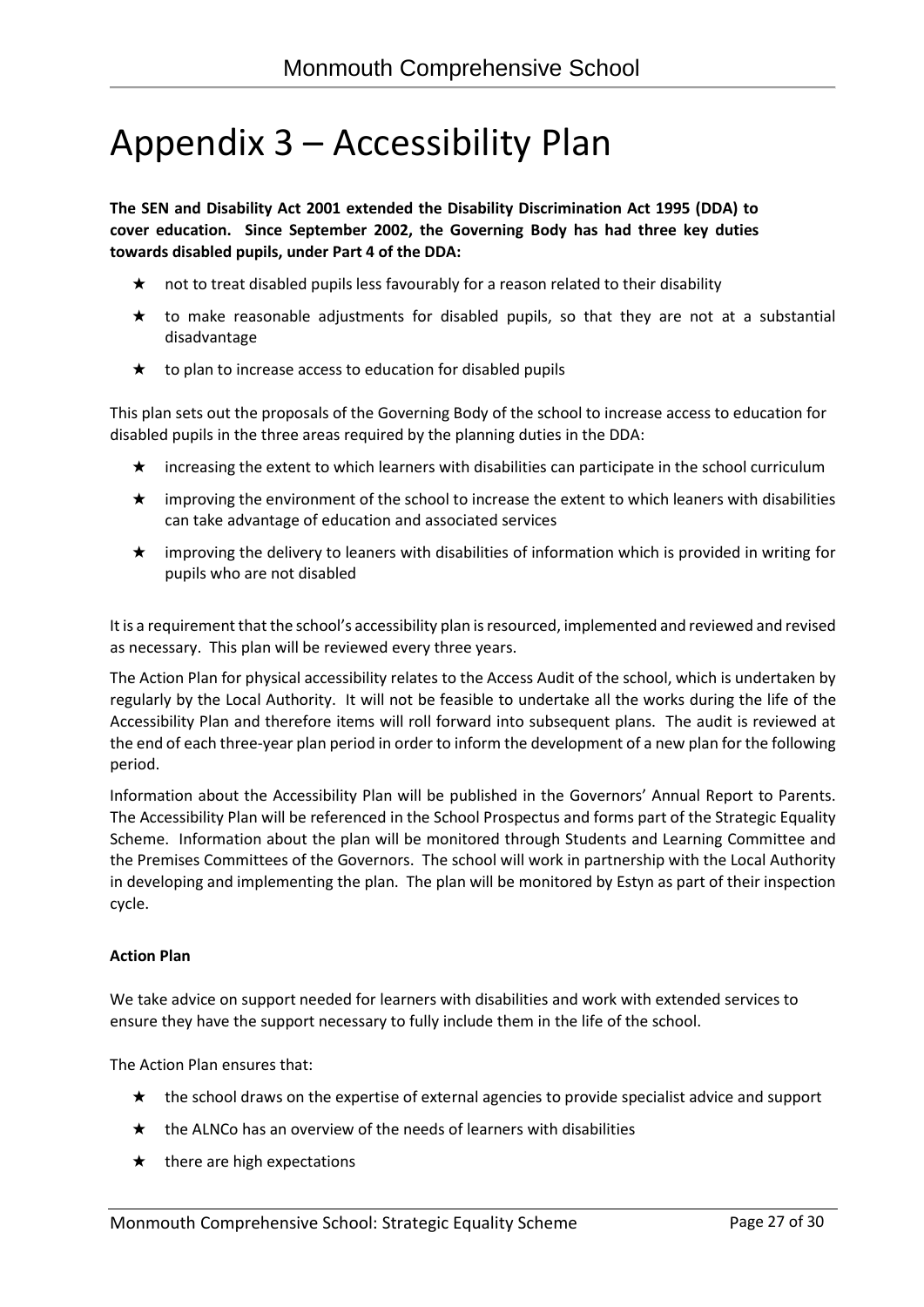- $\star$  there is appropriate deployment and training of learning support staff
- ★ successful practice is shared within the school and appropriate training opportunities offered
- $\star$  the school works with feeder schools to support transition
- $\star$  learners with disabilities have access to curriculum areas
- $\star$  learners with disabilities have access to extra-curricular activities

The plan aims to:

- ★ improving the physical environment of the school, adding specialist facilities as necessary (this includes physical access and physical aids to access learning)
- $\star$  increasing access to the curriculum for students with a challenging, expanding the curriculum as necessary to ensure students are prepared for life
- $\star$  improve the delivery of written information to students, staff, parents and visitors with disabilities (examples may include hand-outs, timetables, textbooks and information about the school and school events)

All areas of the New School Building are accessible for learners and community members with disabilities:

- $\star$  lift in main building and BET building
- ★ emergency evacuation chairs on each external stairwell (second floor) of the new building, with refuge points on each floor
- ★ emergency evacuation chairs on each staircase of BET building
- $\star$  accessible toilet facilities in each faculty
- $\star$  hygiene room with appropriate equipment within the school building
- $\star$  ramped access to buildings
- ★ ramped access to the Fire Evacuation Zone dedicated to disabled access
- $\star$  provision of appropriate number of disabled parking bays
- ★ colour contrast edging on staircases, pillars, glass doors / windows and other potential environmental hazards to aid students with visual impairments
- ★ accessible equipment in Science laboratory and Food Technology
- ★ many members of the ALN Team have received Manual Handling and Team Teach Training
- $\star$  signs throughout the site which direct users with physical challenges

We continually look to improve facilities for people with physical challenges, to provide improved access.

#### **Improving Curriculum Access**

| Target        | Strategy         | Outcome            | Timeframe | Achievement          |
|---------------|------------------|--------------------|-----------|----------------------|
| Support staff | Provide on-going | All teachers are   | On-going  | l Increase in access |
| meeting the   | information.     | able to more fully |           | to the curriculum    |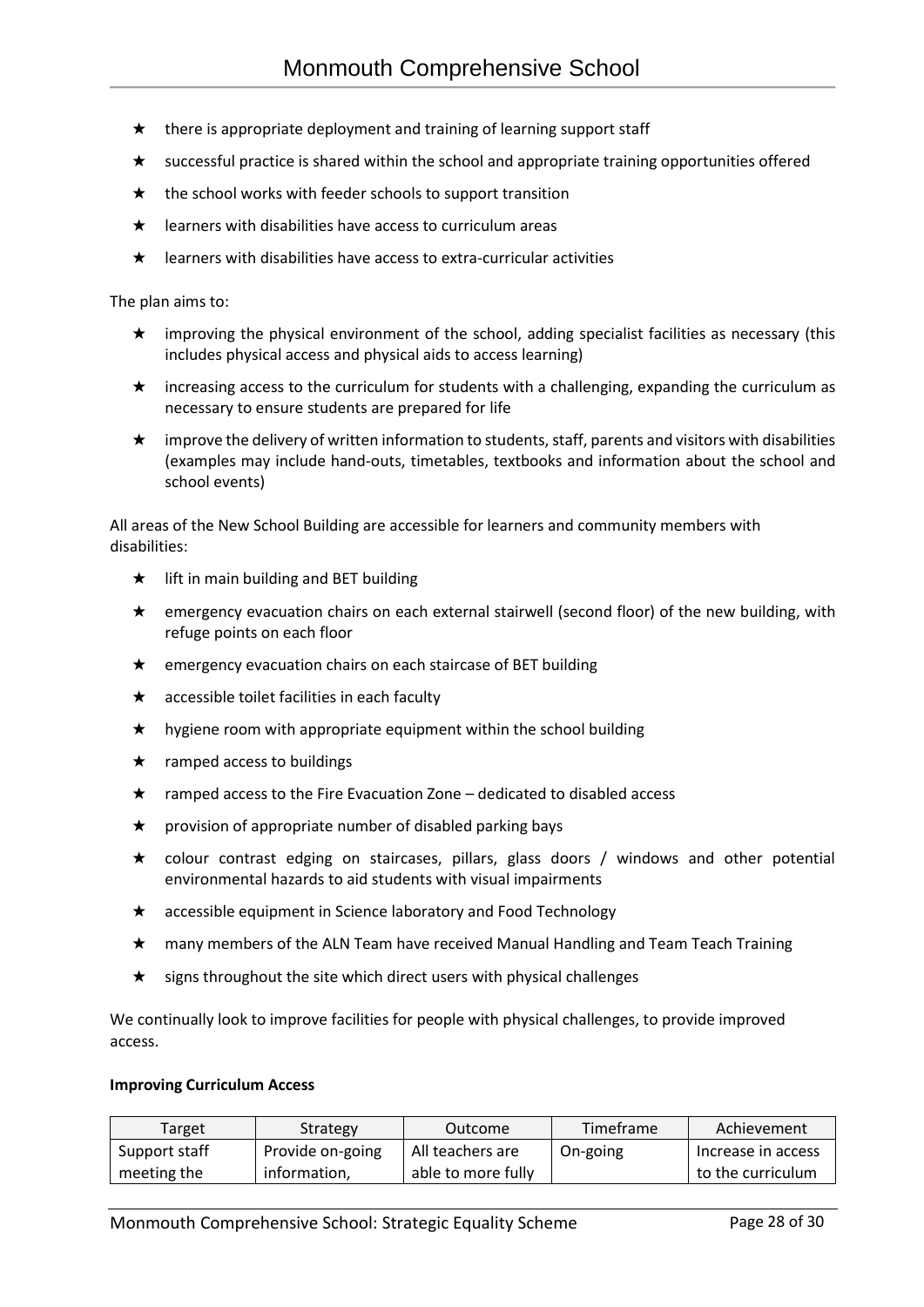| needs of all<br>learners                                                                                           | coaching,<br>professional<br>development and<br>support to staff                                                                                                                                          | meet the<br>requirements of<br>the needs of<br>learners with<br>disabilities and the<br>additional learning<br>needs with regard<br>to accessing the<br>curriculum                    |          |                                                                                                     |
|--------------------------------------------------------------------------------------------------------------------|-----------------------------------------------------------------------------------------------------------------------------------------------------------------------------------------------------------|---------------------------------------------------------------------------------------------------------------------------------------------------------------------------------------|----------|-----------------------------------------------------------------------------------------------------|
| All out-of-school<br>activities are<br>planned to ensure<br>the participation<br>of the whole<br>range of students | Review all out of<br>school provision<br>to ensure<br>compliance with<br>legislation<br>Work with<br>academy staff to<br>develop sporting<br>activities<br>accessible by<br>students with<br>disabilities | All out-of-school<br>activities will be<br>conducted in an<br>inclusive<br>environment with<br>providers that<br>comply with all<br>current and future<br>legislative<br>requirements | On-going | Increase in access<br>to all school<br>activities for all<br>students with<br>disabilities          |
| Inclusion of<br>students with<br>disabilities in<br>Physical<br><b>Education lessons</b>                           | Work with<br><b>Disabilities Sport</b><br>Wales and other<br>external agencies<br>to develop<br>suitable<br>curriculum<br>approaches                                                                      | All students with<br>disabilities<br>accessing forms of<br><b>Physical Education</b>                                                                                                  | On-going | Increase in<br>inclusion within<br><b>Physical Education</b>                                        |
| Physical<br>accessibility to all<br>curriculum areas                                                               | ALNCo to work<br>with curriculum<br>support team in<br>order to support<br>timetable<br>development                                                                                                       | Access for<br>students with<br>disabilities to all<br>curriculum lessons                                                                                                              | On-going | Inclusion of<br>students with<br>physical<br>disabilities in<br>accessing all<br>curriculum lessons |

### **Improving the delivery of Written Information**

| Target              | Strategy          | Outcome            | Timeframe   | Achievement |
|---------------------|-------------------|--------------------|-------------|-------------|
| Make available      | The school will   | The school will be | As required | Delivery of |
| written material in | make itself aware | able to provide    |             | information |
| alternative formats | of the services   | written            |             | improved    |
| if required         | available through | information in     |             |             |
|                     | the Local         | different formats  |             |             |
|                     | Authority for     | when required      |             |             |
|                     | converting        | for individual     |             |             |
|                     | written           | purposes           |             |             |
|                     | information into  |                    |             |             |